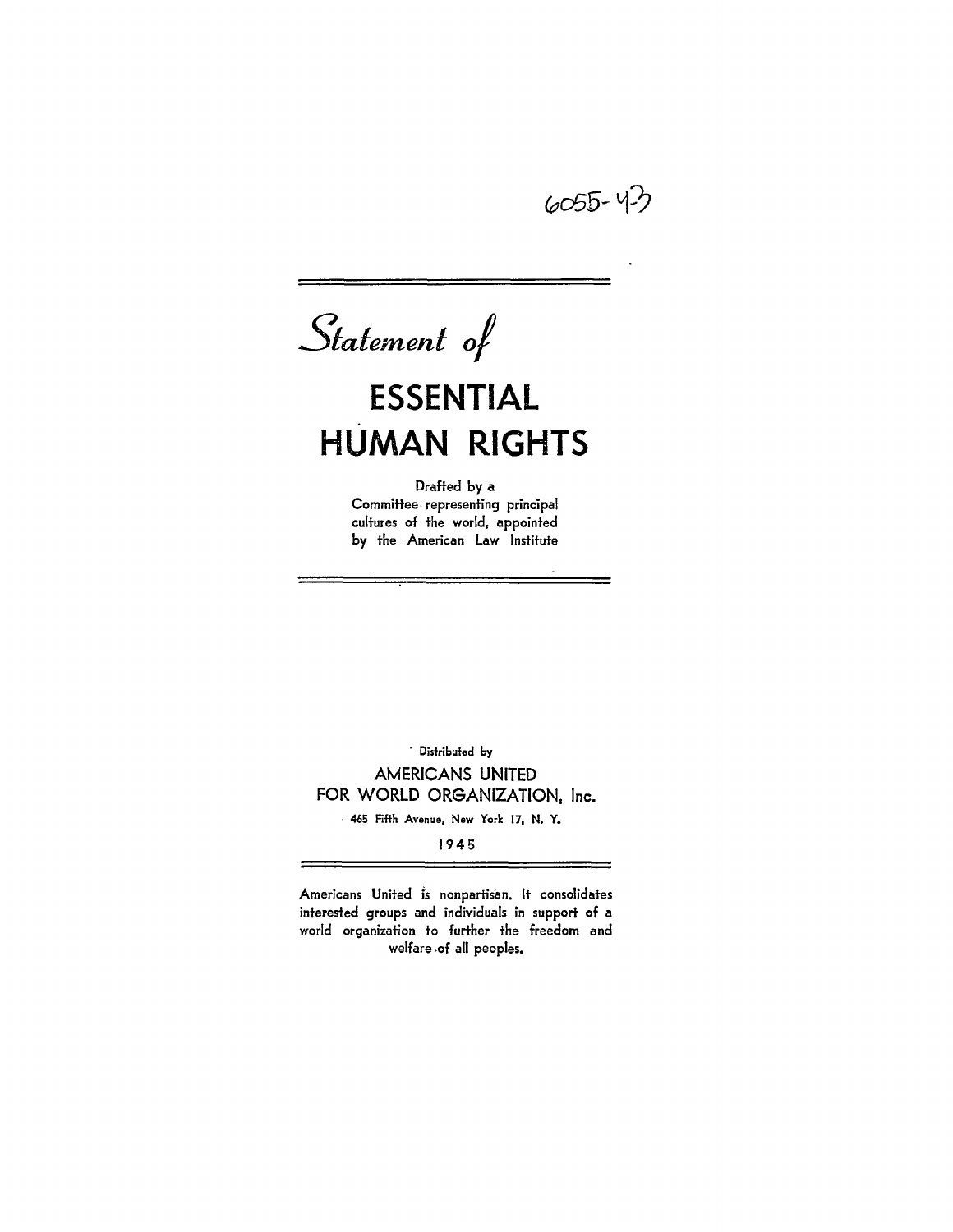# TABLE OF CONTENTS

|             |                                                                                      | Page |
|-------------|--------------------------------------------------------------------------------------|------|
|             |                                                                                      | 3    |
|             |                                                                                      | 7    |
|             |                                                                                      | 9    |
|             | COMPLETE TEXT OF STATEMENT OF ESSENTIAL<br>HUMAN RIGHTS WITH COMMENT TO BACH ARTICLE |      |
|             |                                                                                      |      |
|             |                                                                                      |      |
|             |                                                                                      |      |
|             |                                                                                      |      |
|             |                                                                                      |      |
|             | Article 5. Freedom to Form Associations  17                                          |      |
|             | Article 6. Freedom from Wrongful Interference  17                                    |      |
|             |                                                                                      |      |
|             | Article 8. Freedom from Arbitrary Detention  19                                      |      |
| Article 9.  |                                                                                      |      |
|             |                                                                                      |      |
| Article 11. |                                                                                      |      |
|             |                                                                                      |      |
|             |                                                                                      |      |
|             |                                                                                      |      |
|             |                                                                                      |      |
|             |                                                                                      |      |
|             |                                                                                      |      |
|             | Article 18. Limitations on Exercise of Rights  28                                    |      |

**APPENDIX:** The Bill of Rights in the Constitution of the United States *...* **29**

*Additional copies of the Statement of EsentaI Human Rights can be obtained by* writing *to* Americans *Unted for World Organization, Inc., 463 Fifth Avenue, New York 17, N. Y. Prices: Single copies, 10 cents; 1i copies, \$1.00; 100 copies \$3.00. Prices for larger quanttilej can be ob. taned on request.*

**JOHN** R. **ELLINGSTOI,** *Editor*

**181**

 $\mathbf{r}$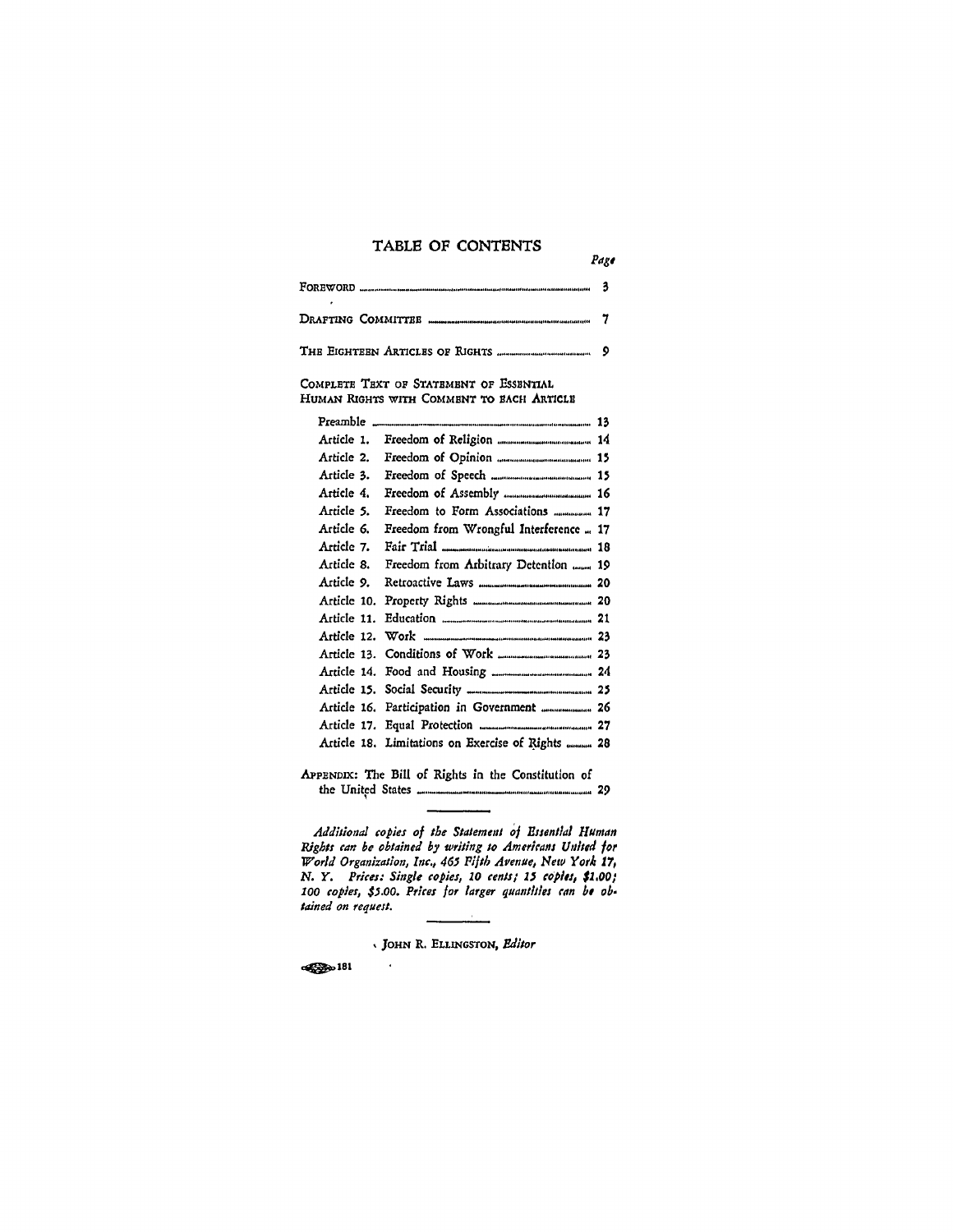#### FOREWORD

**MEN** cannot have peace without an organization to adjust their changing relations with one another in an orderly manner. This is true of any community, whether it be one village or one world. Also, no organization can keep the peace without force to curb the vicious and those who refuse to cooperate for the common good.

On these primary facts public opinion in the United Nations seems agreed (regardless of what action the governments may take) and so supports the Dumbarton Oaks proposal for a Security Coun**cil** with power to use armed force to prevent war. So far so good. This support represents a big step forward. Yet there remains a danger that can cancel it out: the danger that public opinion in the United States and in other lands will think that joining an international organization with police power is all that is required to keep the peace.

Police power can be abused-to exploit, to uphold the dead hand of the past, to give effect to intolerance and ignorance. An international organization, no less than a national organization, can serve destructive ends-power politics, the welfare of limited groups in the population, the status quo. The temptation to uphold the status quo seems to be the particular danger of international organizations, for example, the Holy Alliance of *18i5.*

Clearly, to join an international organization with power to keep the peace by force is only the beginning of our responsibility. An international organization-for what purpose? That is the crucial question we must ask and answer. First, the purpose must be new. If we really want peace and prosperity we cannot go back to the past because the past had not found these blessings. An international organization must break new ground, just as the American Constitution and government in **1789** broke new ground. The situation of the uncertain, suspicious, but unself-sufficient nations of the world today finds perhaps its most instructive parallel in the situation of the uncertain, suspicious,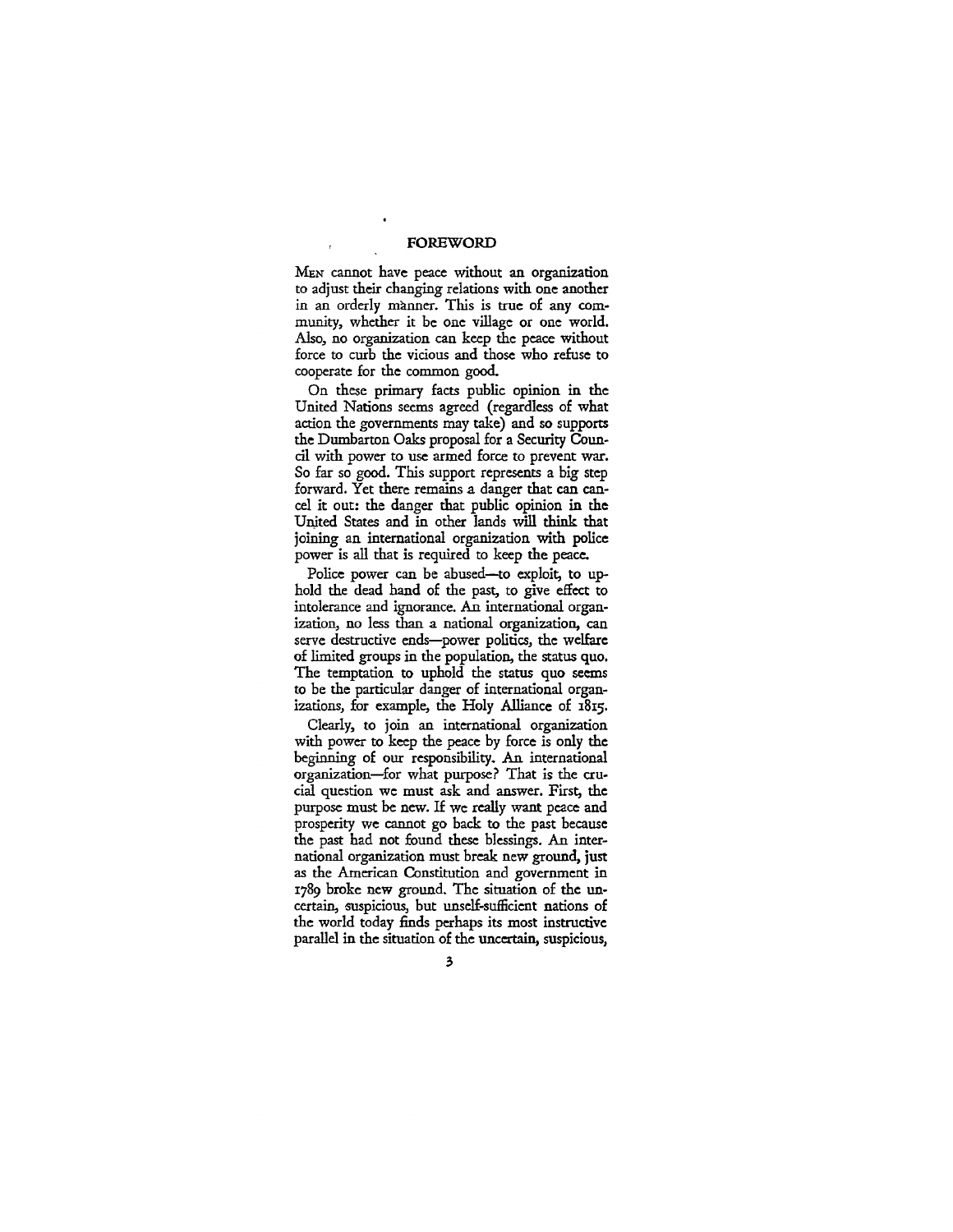but unself-sufficient American Colonies immediately after the Revolution.

Secondly, the purpose of the world organization must be specific and practical enough to mean something in the daily life of every human being so that men everywhere will understand and ac- .tively support the organization. Thirdly, **the** purpose must be so compelling as gradually to unite the majority of men in spite of all the differences of nationalism, of color, of creed, of economic system, or of custom and tradition that divide them. In short, the purpose of a successful international organization can be nothing less than a common aim for mankind.

What purpose can satisfy these requirements? Certainly not the negative purpose of keeping the peace by force. Certainly not the exclusive interest of any one power or group of powers, the United States, Great Britain, Russia, China, or the small nations as such. The one objective that is big enough and specific enough to be common to all men is the welfare, the dignity, the inviolability of the individual human being.

Any world organization or any society that hopes to survive in this age of the buzz bomb, of the B-29 Superfortress, of industrial chemistry, of electronics, of practically unlimited destructive power, will have to recognize the individual human being as its supreme value. This is not idealism or Utopianism. Hitler's extermination of peoples has demonstrated to all who can read that a world society with so much power as ours must be organized to serve the dignity and welfare of the individual human being or it will destroy itself. Only as the world organization fixes its eyes on the welfare of the individual and on the increase of his freedom and responsibility will it find the means and the popular support to carry it through- the political, economic, and ideological storms ahead.

From this point of view, the most encouraging feature of the Dumbarton Oaks proposal is that providing for an Economic and Social Council to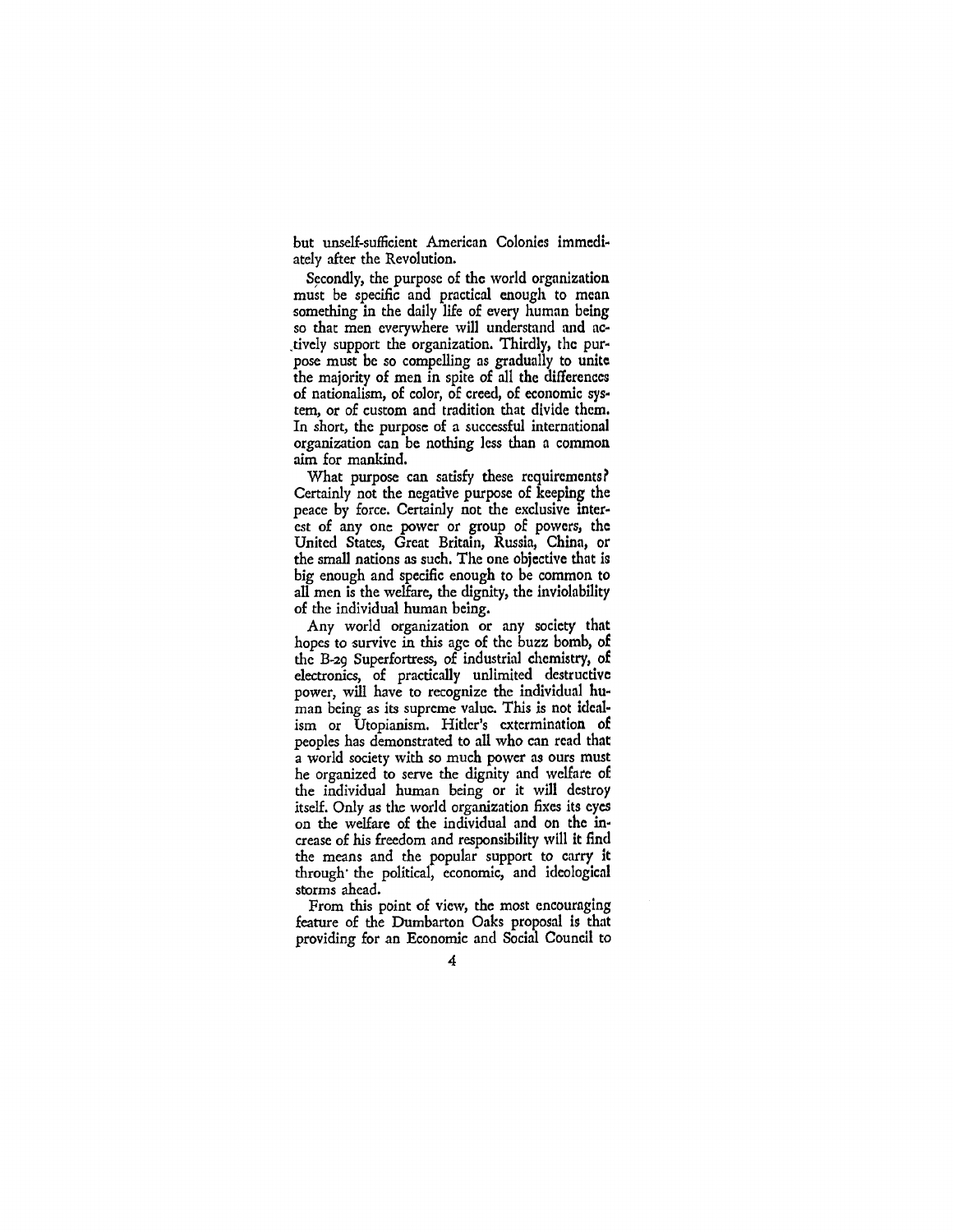"facilitate solutions **bf** international economic, social and other humanitarian problems and promote respect for human rights and fundamental freedoms." With such a goal and such a tool, and behind the protecting police power of the Security Council, the world organizatign **can** hope to enlist mankind in the cooperative action necessary for peace and survival.

The first step is to define the indispensable human rights, if possible in terms that will be acceptable to men of good will in all nations. **A** most careful attempt to do this has been made **by** a committee of lawyers and political scientists representing most of the principal cultures of the world, appointed **by** the American Law Institute. The committee was instructed to see if its members could agree on and draft the rights essential to make effective the freedom of the individual. The committee found a very large measure of agreement which, in view of its multi-national makeup, was most encouraging. Over a period of eighteen months it drafted the Statement of Essential Human Rights. This is not a statement made **by** the American Law Institute, which is composed exclusively of United States citizens. It is a statement **by** a committee representing many different nations. The Institute neither approves nor disapproves of the document.

The Statement differs from the Bill of Rights in the United States Constitution because and to the extent that the conditions of human existence in our interdependent, mass-production society differ from those under which self-sufficient farmers and craftsmen lived in Colonial America. Perhaps one of the most useful achievements of the Statement is that it throws additional safeguards around the traditional freedoms of speech, religion and assembly while providing for the indispensable minimum of economic security. One of the greatest dangers immediately ahead of **us** is that the groups concerned with security will lose sight of civil liberties and vice versa.

*5*

 $\ddot{\phantom{a}}$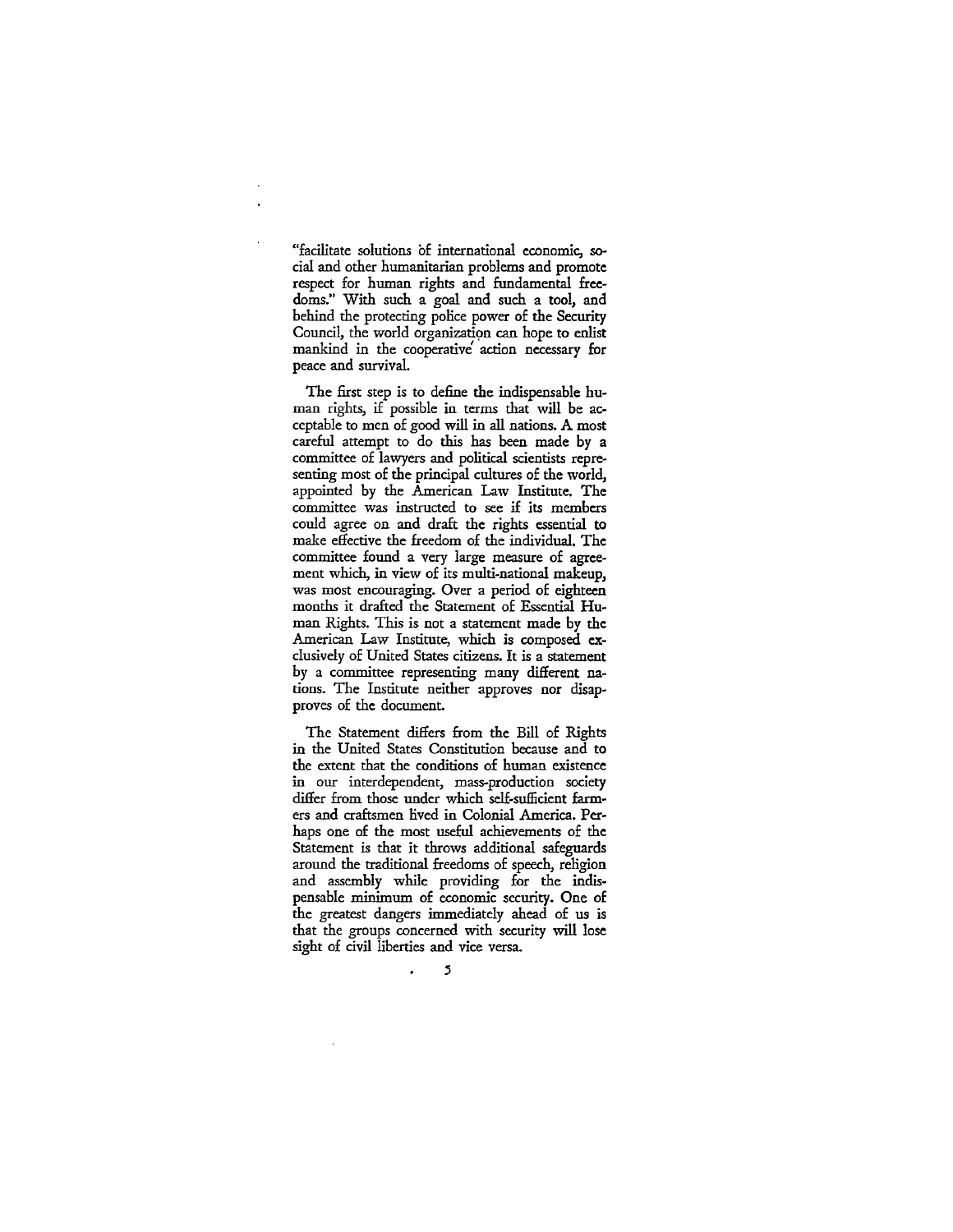The Statement of Essential Human Rights is not a statement of means. It does not blueprint the varied steps, international and national, political and economic, essential to reach the goal. But it does blueprint the goal and by so doing it gives the citizens a yardstick by which to-test ,any institution or action, for example a foreign policy. To understand that the ultimate purpose of international relations is to secure peace, freedom, food, and education for all men is to strip them of their mystery. It gives every man a stake in the success of those relations.

Because the Statement of Essential Human Rights is the work of responsible men from many nations; and because it has been drafted in clear and unambiguous language, it seems especially suitable to stimulate the discussion necessary to enable the peoples of the world to make up their minds on what rights they consider indispensable and so what they want the goal of their international organization to be. Americans United for World Organization, while not taking a position in respect to all details of the document, considers it to be directly in line with its purposes and function to submit the Statement to the forum of public debate.

> **AMERICANS UNITED FOR WORLD ORGANIZATION,** INC.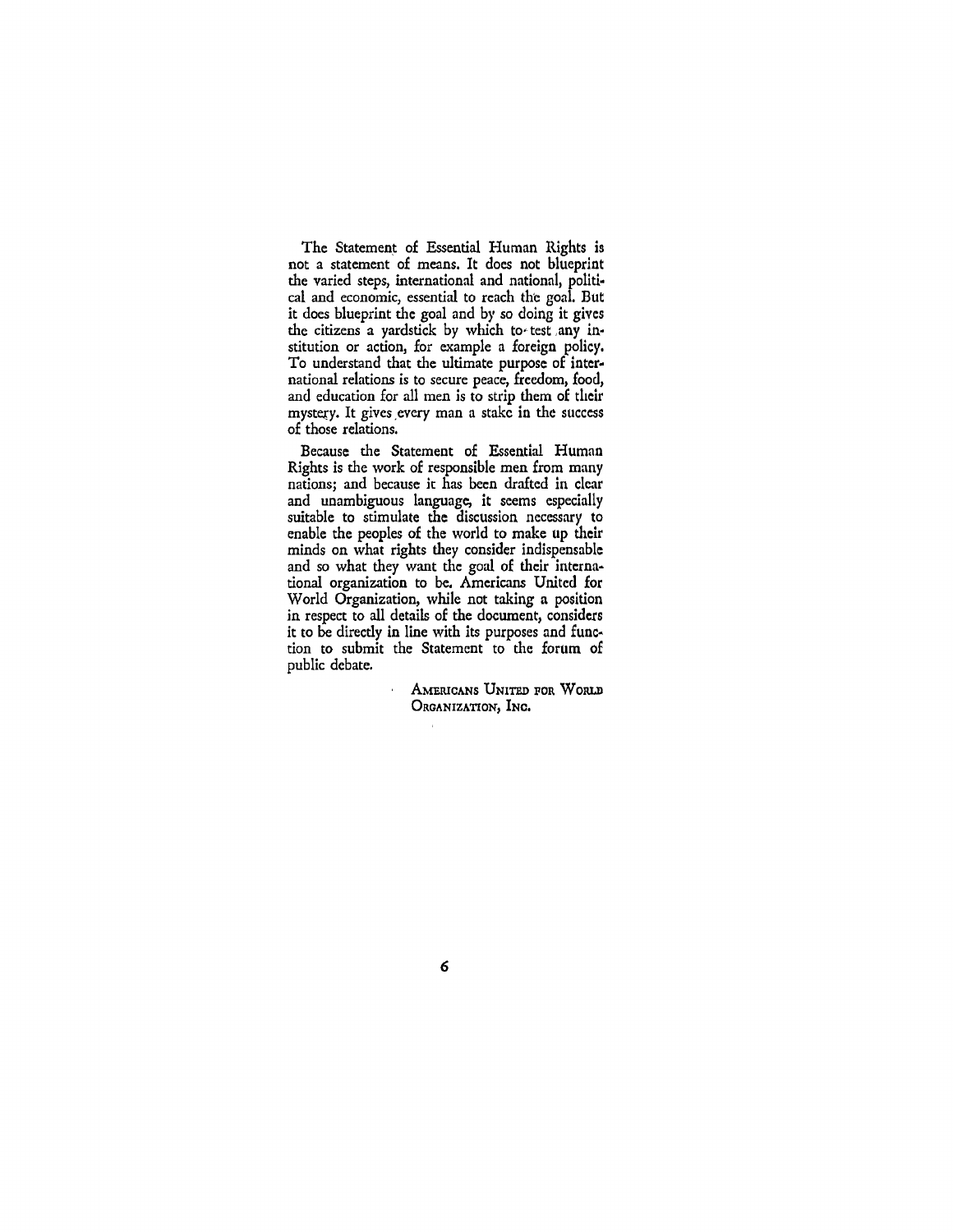#### DRAFTING COMMITTEE

The cultures or countries represented, besides the United States, are the Arabic, British, Canadian, Chinese, French, pre-Nazi German, Italian, Indian, Latin American, Polish, Soviet Russian and Spanish.

- WILLIAM DRAPER LEWIS, Chairman-Jurist and educator. Director, American Law Institute.
- RICARDO J. ALFARO-Statesman and jurist. President of the Republic of Panama, 1931-32; Minister to the United States, 1922-30 and 1933-36.
- GEORGE M. BARAKAT-Lawyer. President, Syrian and Lebanese-American Federation of the Eastern States.
- PERCY E. CORBETT--Jurist and educator. With Institute of International Studies, Yale University; dean, Faculty of Law, McGill University, 1928-36.
- Juuo A. **DEL** VAYo-Statesman and journalist. Foreign Minister of the Spanish Republic, 1936-39.
- NOEL T. DOWLING-Professor of law, Columbia University. KENNETH DURANT-Journalist and authority on Soviet Russia.
- JOHN R. ELLINGSTON-Sociologist. Special Adviser on Criminal Justice-Youth, American Law Institute.

Hu SHIH-Diplomatist and philosopher. Chinese Ambassador to the United States 1938-41.

- \*MAN1LEY **0.** HUDSON-JUriSt and educator. Judge, Permanent Court of International Justice since **1936.**
- C. WILFRED JENKS-Barrister-at-law of Gray's Inn, London. Legal adviser of the International Labor Office.
- CHARLES E. KENWORTHEY-Lawyer. Judge, Superior Court of Pennsylvania, 1941-44.
- **HENi** LAuGIER-Physiologist and statesman. Dean, Algiers University since 1943; Chief of Cabinet, Ministry of Education, France, 1936-37.
- KARL LOEWENSTEIN-Lawyer and educator. Professor of political science and jurisprudence, Amherst College.
- K. C. MAHINDRA-Industrialist. Head of India Supply Mission to the United States since 1942.
- **ROLAND S.** MoReus-Lawyer and diplomatist. United States Ambassador to Japan **1917-21.**
- JOHN E. MULDER-Lawyer and educator. Professor of law, University of Pennsylvania.
- ERNsr RABL-Jurist and legal writer. Founder and director, Kaiser Wilhelm Institute of Foreign and International Private Law in Berlin; formerly Judge, Permanent Court of International Justice.
	- 7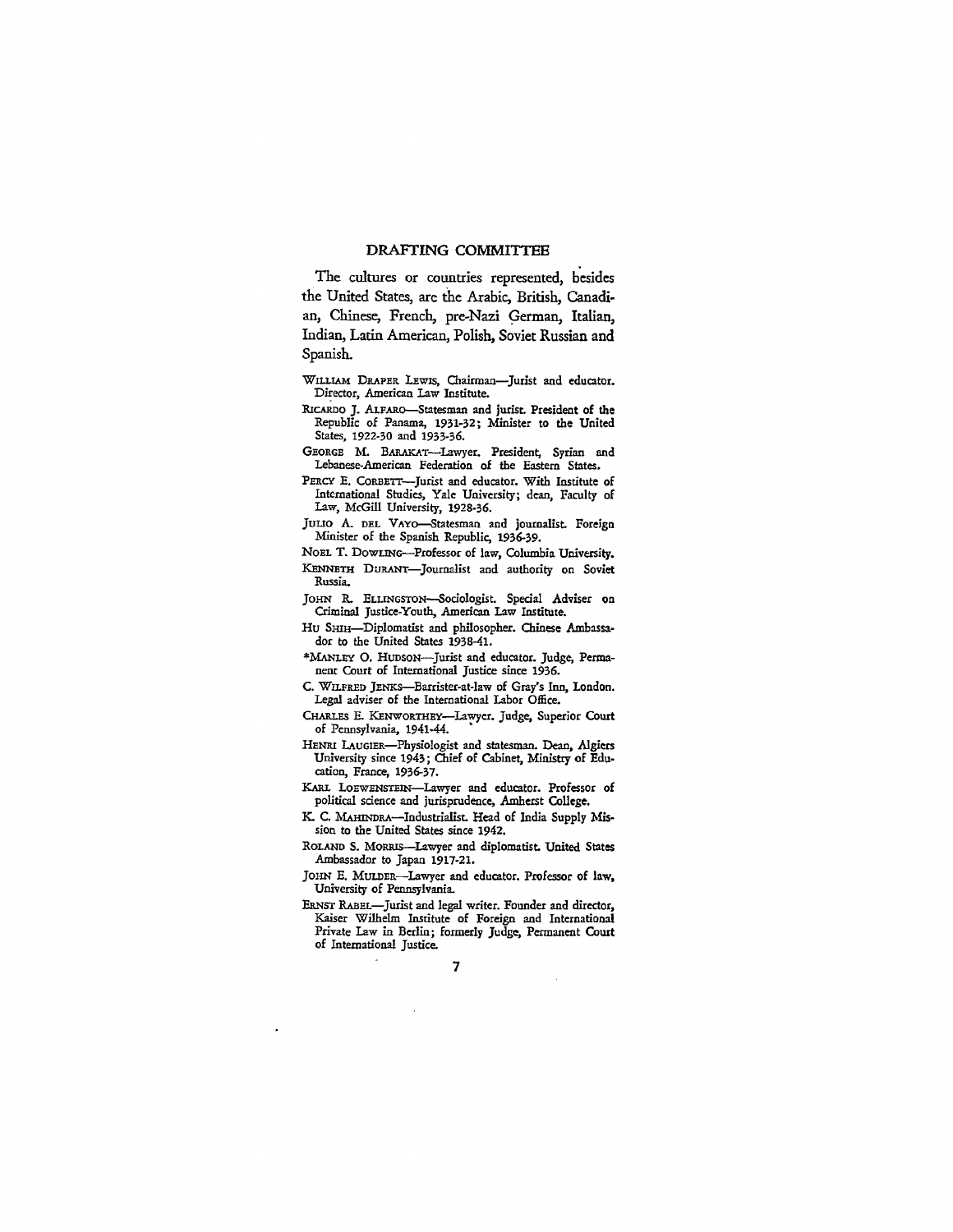- Ludwik Rajchman—Doctor of Medicine. Director, Health Section, League of Nations **1921-39;** director, State Instl, tate and School of Hygiene, Warsaw, Poland **1919-21.**
- DAVID RIESMAN, JR.-Lawyer and educator. Formerly, professor of law, University of Buffalo.
- *\*WmuN* **A.** SEAvY-Professor of law, Harvard University since **1927;** head of Law School, Pei Yang Universlt,, China 1906-11.
- *ANGELo* P. SEREN-Lawyer and educator. Formerly, professor of law, University of Ferrara, Italy.
- PAUL WEILL-Lawyer. Vice-president, France Forever counsel to the Ministry of the Interior, France, **1936.** QUINCY WRIGHT-Professor of International Law, Univer
	- sity of Chicago.
- GEORGE M. WUNDERLICH-Lawyer and educator. Associatein-law, University **of** Pennsylvania Law School; prior to 1936 in private practice in Berlin, Germany.

<sup>\*</sup>Judge Hudson is doubtful about the phrasing **In** some places, ant Warren **A.** Seavey is not in agreemco with the **essential** chatacter **o** the rights stated in Articles **11** to **15.** relating to social **slghts.**

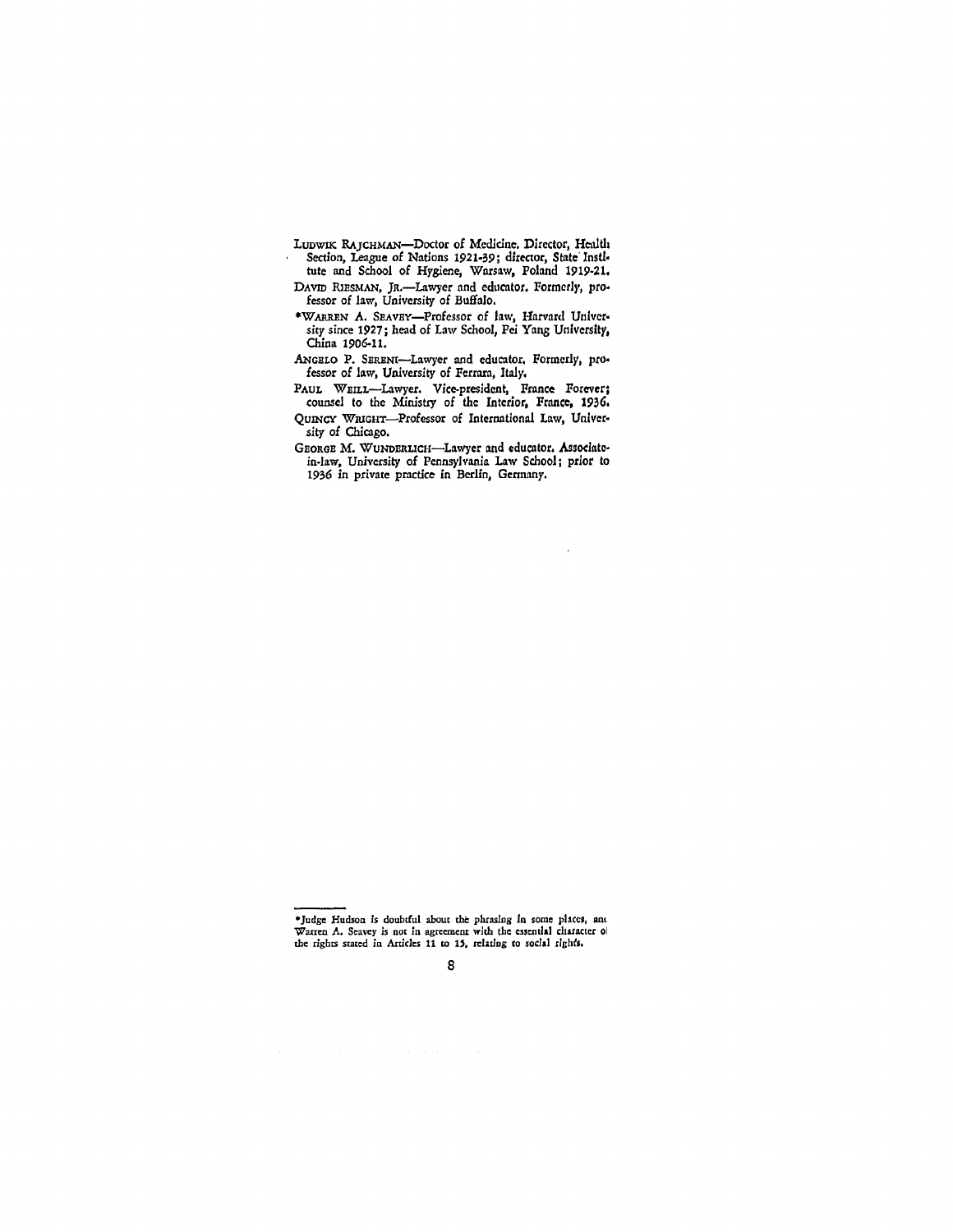# **THE** EIGHTEEN ARTICLES OF **ESSENTIAL** HUMAN RIGHTS

# Article **1.** FREEDOM OF RELIGION

Freedom of belief and of worship is the right of every one.

The state has a duty to protect this freedom.

# Article 2. FREEDOM OF OPINION

Freedom to form and hold opinions and to receive opinions and information is the right of every one.

The state has a duty to protect this freedom.

# Article 3. FREEDOM OF SPEECH

Freedom of expression is the right of every one.

The state has a duty to refrain from arbitrary limitation of this freedom and to prevent denial of reasonable access to channels of communication.

# Article 4. FREEDOM OF ASSEMBLY

Freedom to assemble peaceably with others is the right of every one.

The state has a duty to protect this freedom.

## Article **5.**

#### FREEDOM TO FORM ASSOCIATIONS

Freedom to form with others associations of a political, economic, religious, social, cultural, or any other character for purposes not inconsistent with these articles is the right of every one.

The state has a duty to protect this freedom.

## Article **6.**

# FREEDOM FROM WRONGFUL INTERFERENCE

Freedom from unreasonable interference with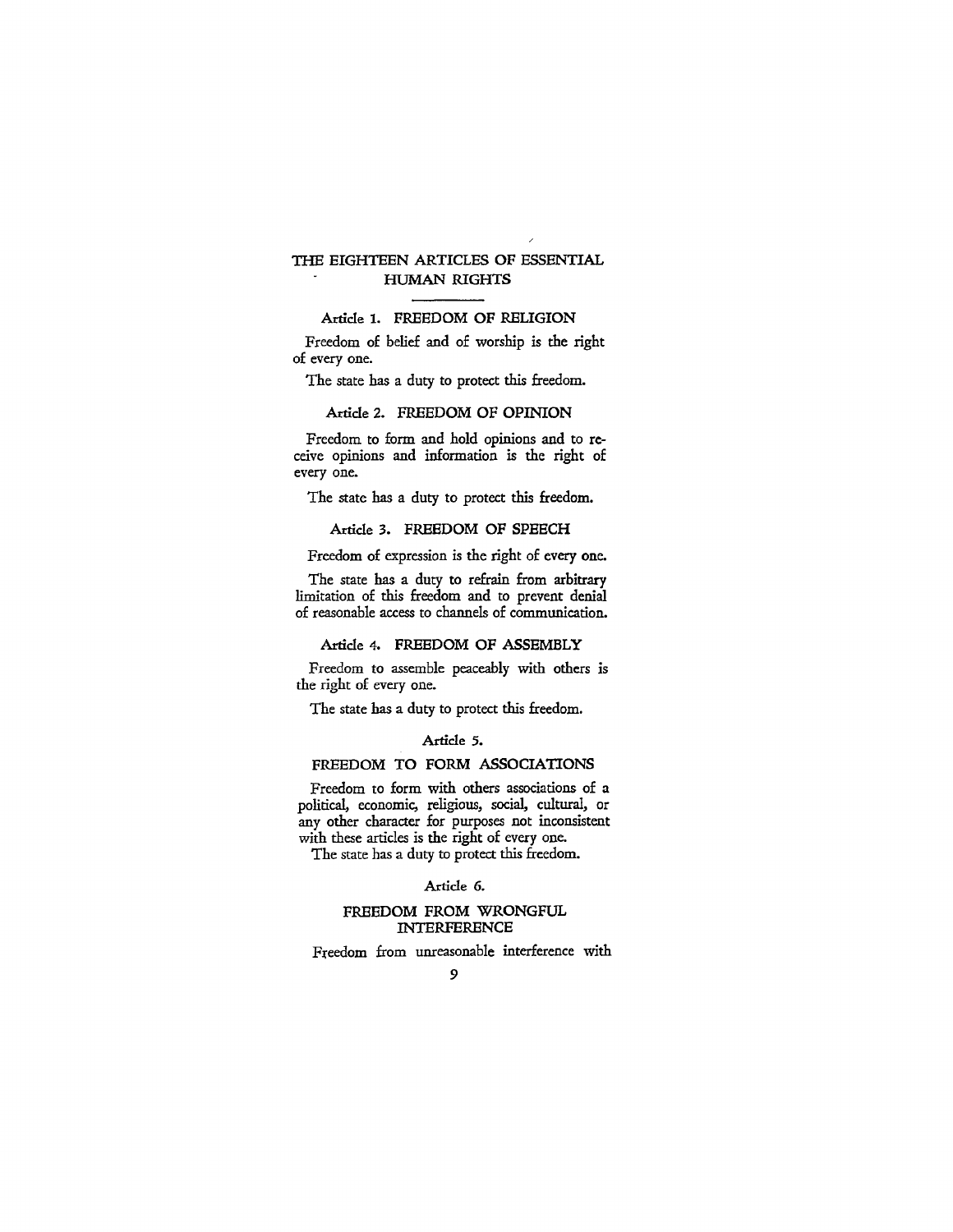**his** person, home, reputation, privacy, activities, and ,property is the right of every one.

The state has a duty to protect this freedom.

# Article **7.** FAIR TRIAL

Every one has the right to have his criminal and civil liabilities and his rights determined without undue deh'y **by** fair public trial **by** a competent tribunal before which he has had opportunity for a full hearing.

The state has a duty to maintain adequate tribunals and procedures to make this right effective.

#### Article **8.**

#### FREEDOM FROM ARBITRARY **DETENTION**

Every one who is detained has the right to immediate judicial determination of the legality of his detention.

The state has a duty to provide adequate procedures to make this right effective.

# Article **9.** RETROACTIVE LAWS

No one shall be convicted of crime except for violation of a law in effect at the time of the commission of the act charged as an offense, nor be subjected to a penalty greater than that applicable at the time of the commission of the offense.

# Article **10.** PROPERTY RIGHTS

Every one has the right to own property under general law. The state shall not deprive any one of his property except for a public purpose and with just compensation.

## Article **11. EDUCATION**

Every one has the right to education.

The state has a duty to require that every child within its jurisdiction receive education of the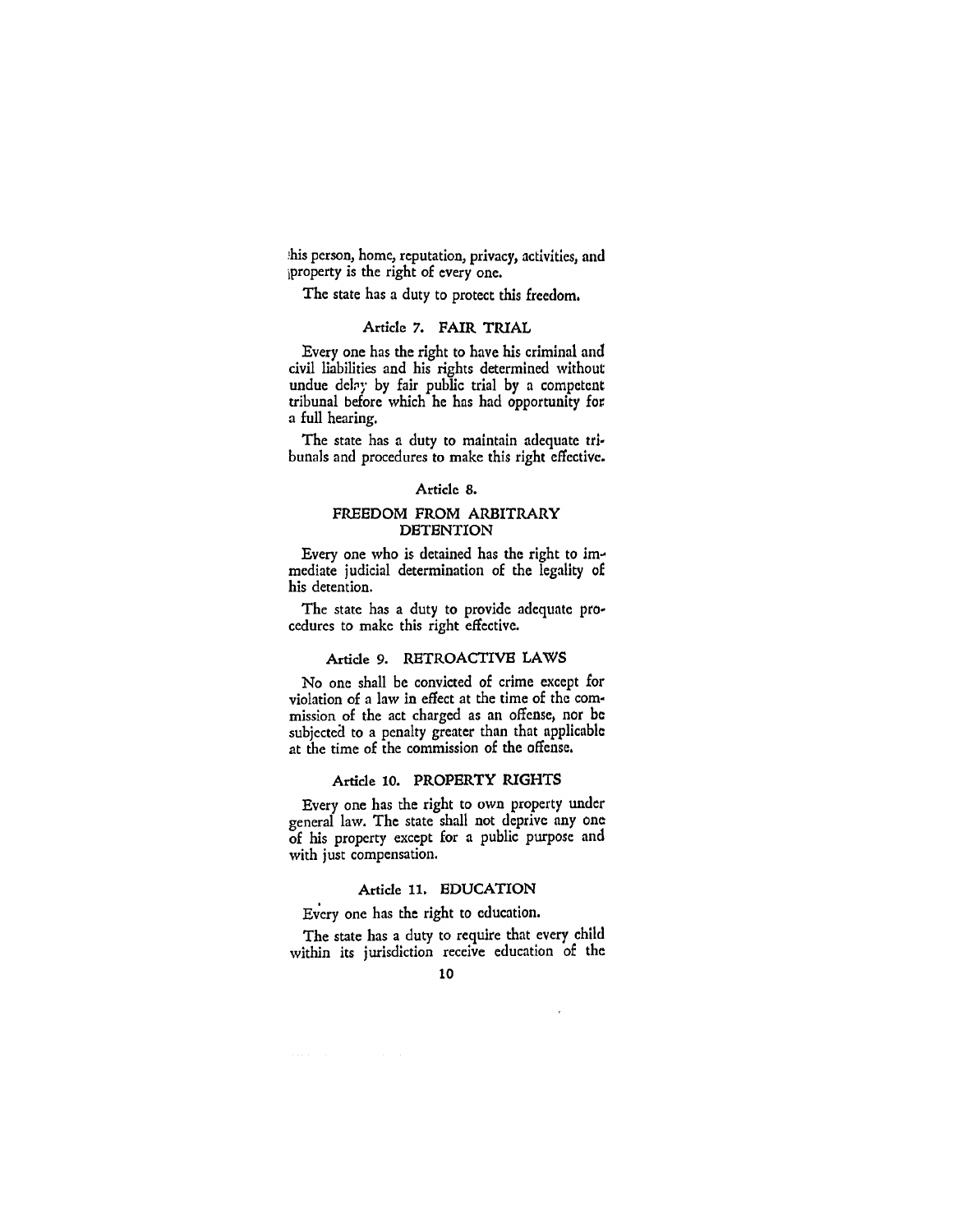primary standard; to maintain or insure that there are maintained facilities for such education which are adequate and free; and to promote the development of faciliirs for further education which are adequate and effectively available to all its residents.

# Article 12. WORK

Every one has the right to work.

The statr has a duty to take such measures as may be necessary to insure that all its residents have an opportunity for useful work.

# Article 13. CONDITIONS OF WORK

Every one has the right to reasonable conditions of work.

The state has a duty to take such measures as may be necessary to insure reasonable wages, hours, and other conditions of work.

# Article 14. FOOD **AND** HOUSING

Every one has the right to adequate food and' housing.

The state has a duty to take such measures as may be necessary to insure that all **its** residents have an opportunity to obtain these essentials.

# Article *15.* **SOCIAL** SECURITY **I**

Every one has the right to social security.

The state has a duty to maintain or insure that there are maintained comprehensive arrangements for the promotion of health, for the prevention of sickness and accident, and for the provision of medical care and of compensation for loss of livelihood.

# **Article 16.**

# PARTICIPATION **IN** GOVERNMENT

Every one has the right to take part in the government of his state.

 $\mathbf{11}$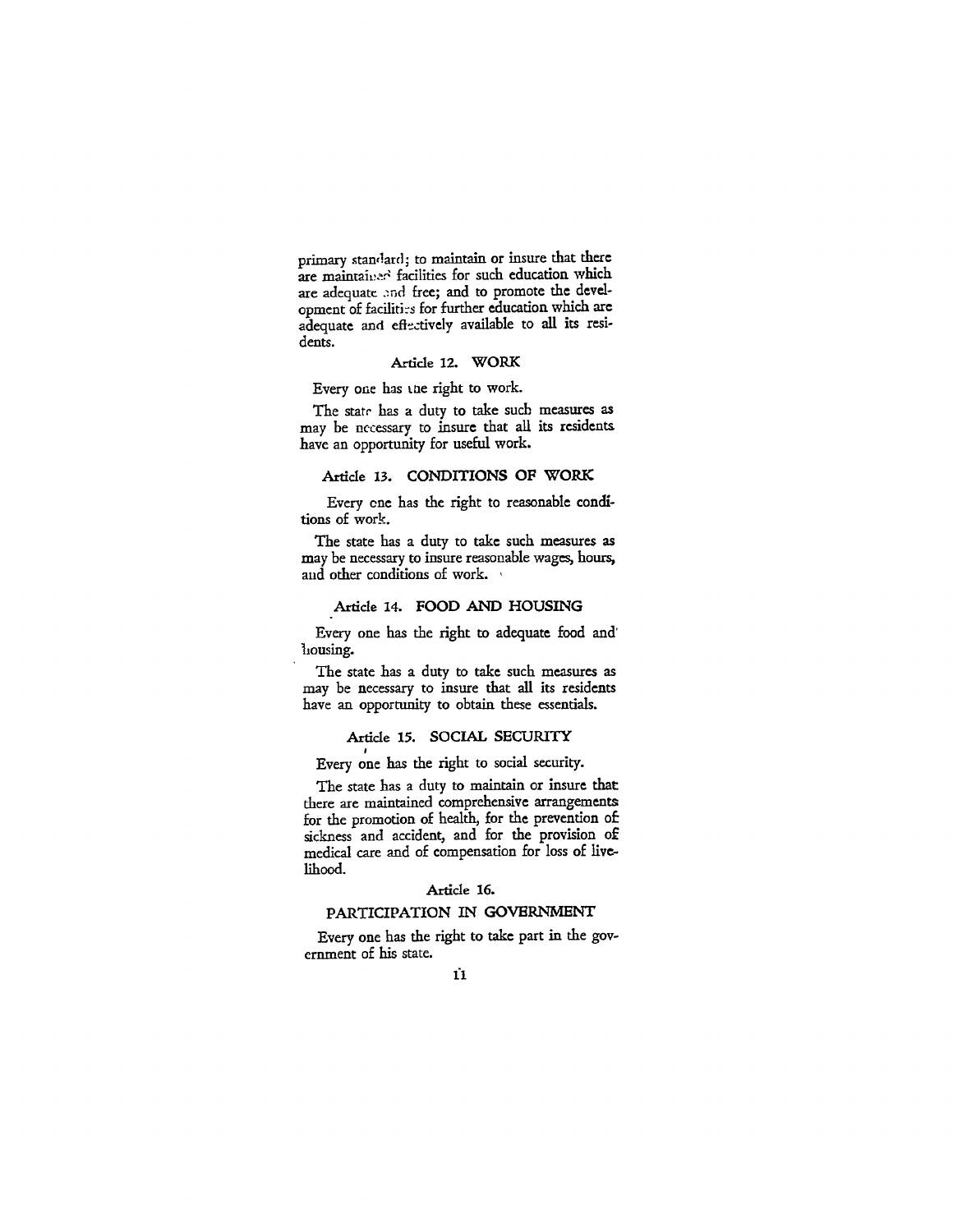The state has a duty to conform to the will of the people as manifested by democratic elections.

# Article **17. EQUAL** PROTECTION

Every one has the right to protection against arbitrary discrimination in the provisions and ap. plication of the law because of race, religion, sex, or any other reason.

# Article 18.

# LIMITATIONS ON EXERCISE OF RIGHTS

In the exercise of his rights every one is limited by the rights of others and by the just requirements of the democratic state.

 $\lambda$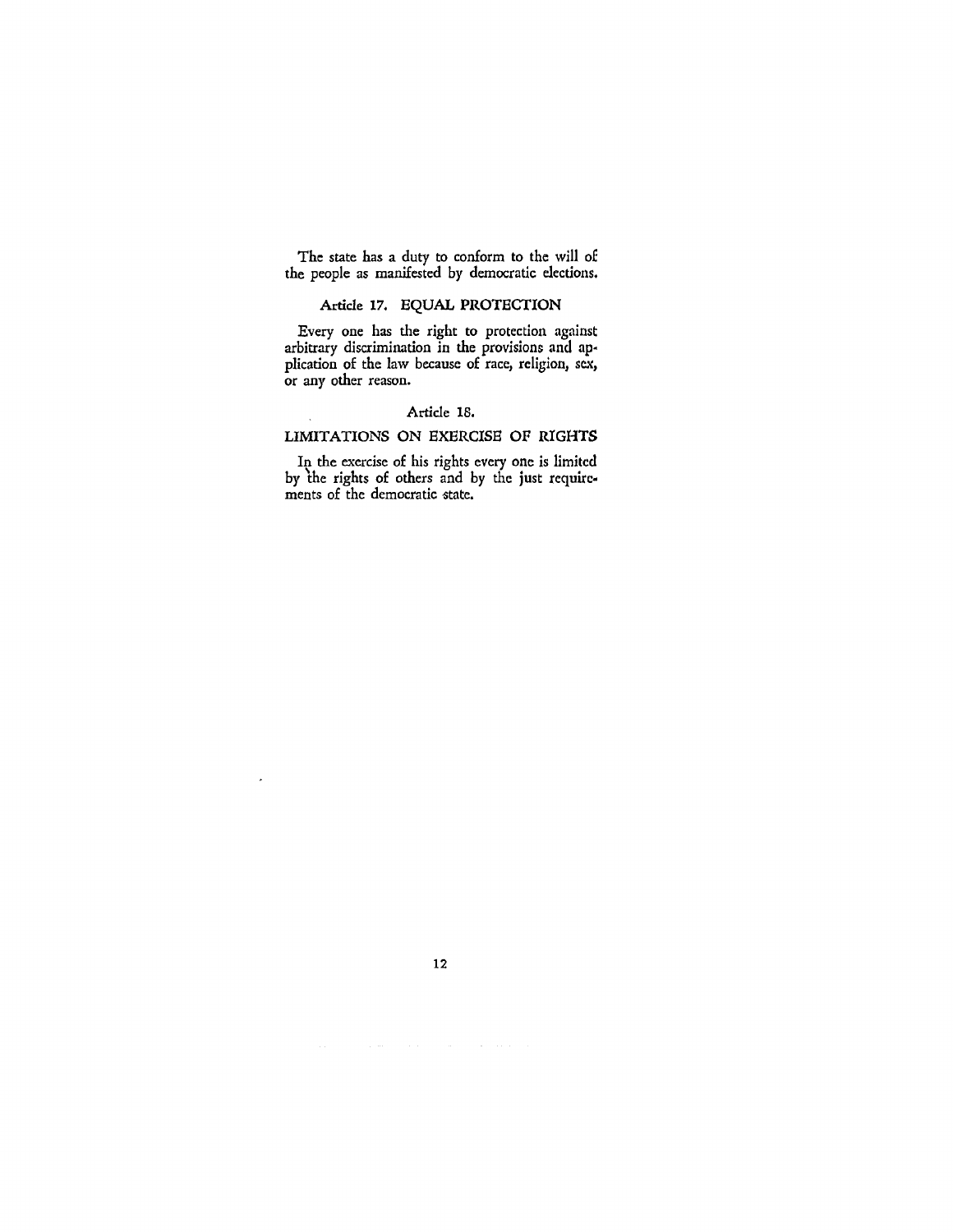# *Complete text of the Statement of* **ESSENTIAL** *HUMAN* RIGHTS

# *with Comment*

# *PREAMBLE*

Upon the freedom of the individual depends the welfare of the people, the safety of the state and the peace of the world.

In society complete freedom cannot be attained; the liberties of the one are limited **by** the liberties of others, and the preservation of freedom requires the fulfillment by individuals of their duties as members of society.

The function of the state is to promote conditions under which the individual can be most free.

To express those freedoms to which every human being is entitled and to assure that all shall live under a government of the people, by the people, for the people, this declaration is made.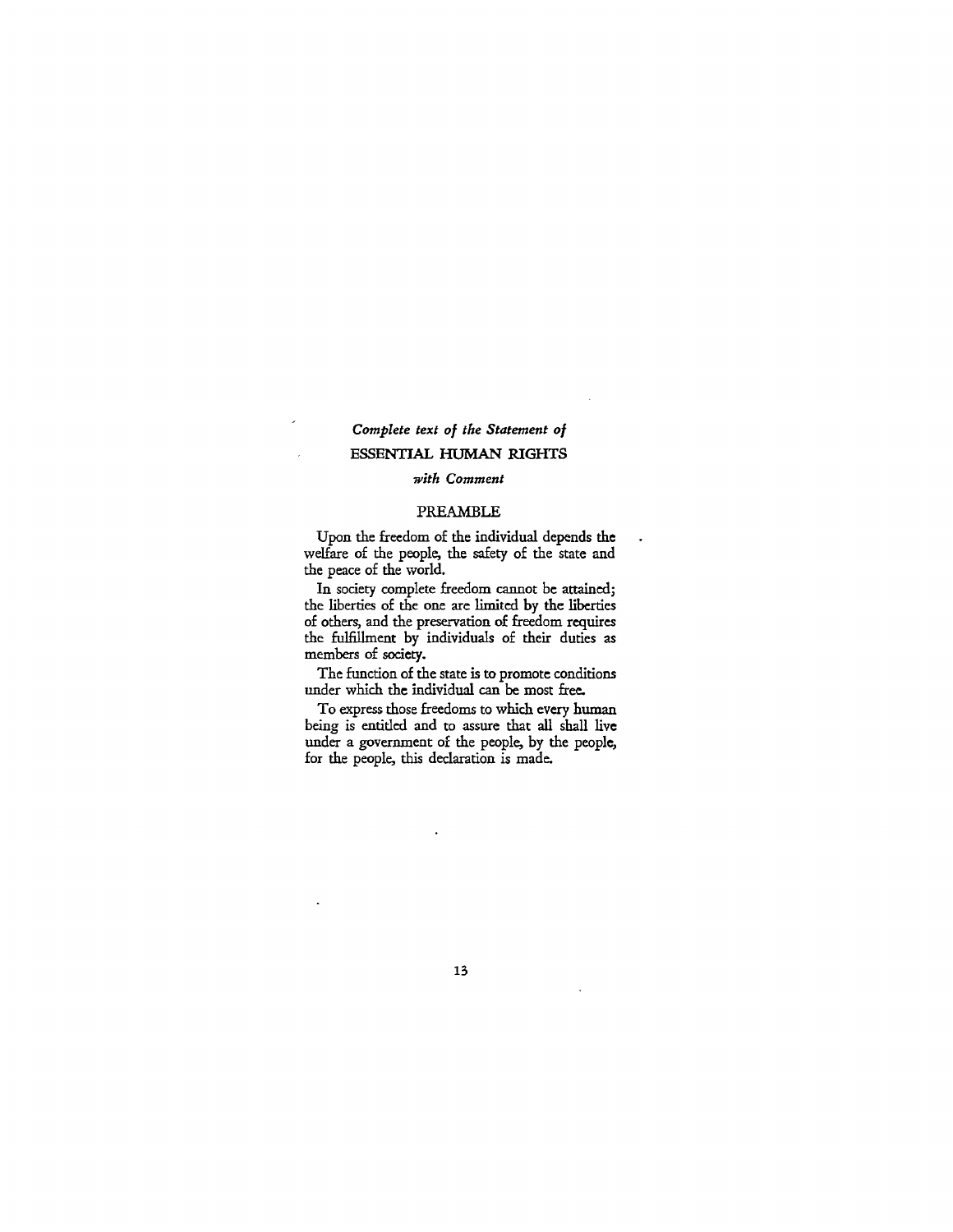# Article **1.**

#### FREEDOM OF RELIGION

Freedom **of** belief and of worship is the right of every one.

The state has a duty to protect this freedom.

#### **Comment**

Provisions for establishing a right comparable to that in this Article are contained in the current or recent constitutions of fifty-two countries.

This Article on belief and worship covers not only organized religion but also individual religious opinions and philosophic systems.

"Freedom of worship" covers reigious services under the leadership of a minister or without it, and individual worship. It does not include all practices claimed to **be** of a religious nature-such, for example, as run counter to hygienic regulations.

Article **5** expresses the right "to form with others associations of a **. . .** religious **.. .** character." Articles **x** and **5** together, therefore, imply the right of the individual to join and leave religious organizations. Article **3** states the right to "freedom of expression." Consequently, Articles **x** and **3** together imply the right of free communication among religious authorities, and between religious authorities and the faithful.

The duty of the State expressed in this Article and in succeeding articles involves some or all of the following steps:

- **(r)** to abstain from enacting laws which impair the right,
- **(2) to** prevent its governmental agencies and officials from performing acts which **impair** the right,
- **(3)** to enact laws and provide suitable **proced**ures, if necessary, to prevent persons within its jurisdiction from impairing the right, **and**
- **(4)** to maintain such judicial, regulatory and operative agencies as may **be** necessary to give practical effect to the right.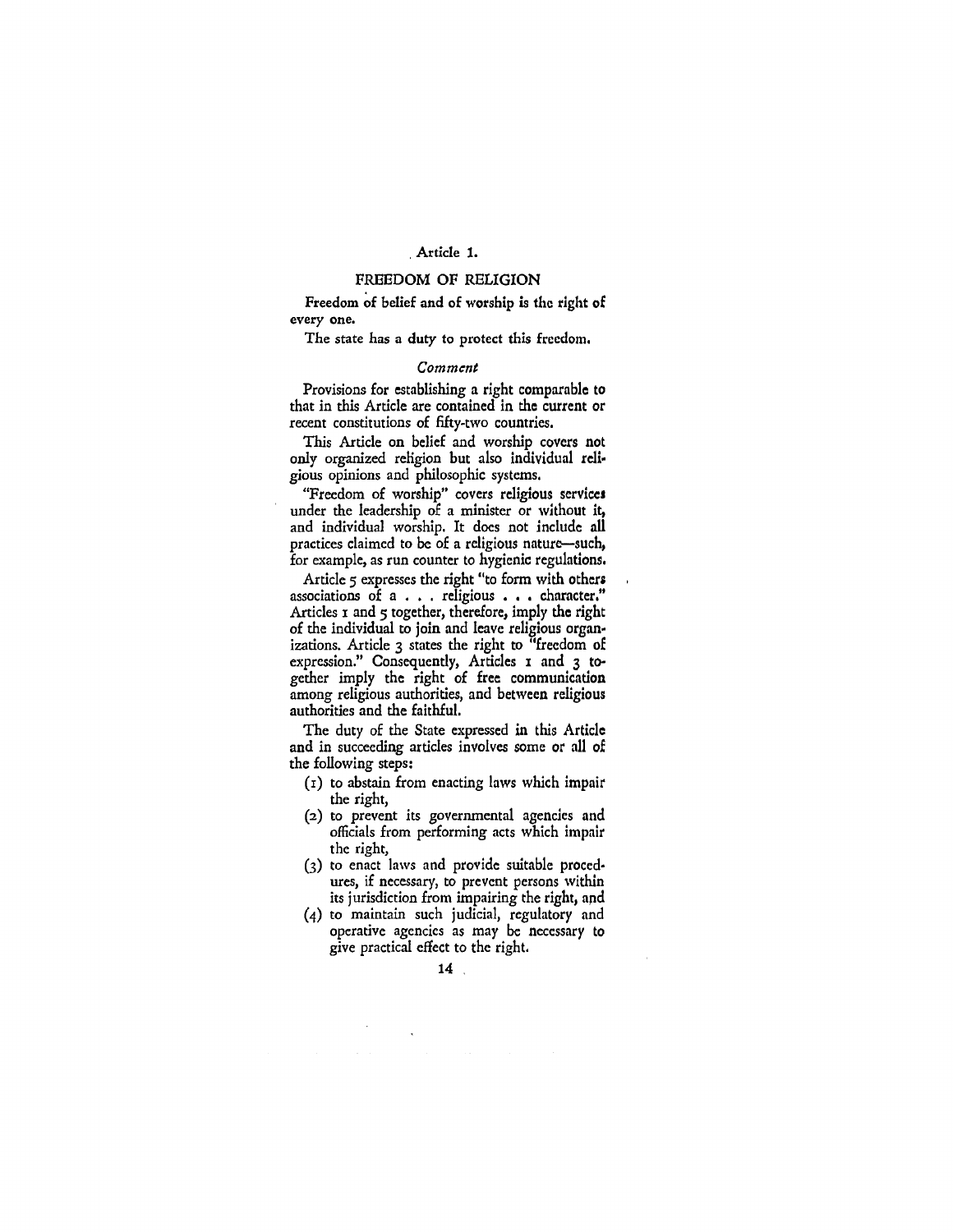With respect to this Article the duty of the state involves the protection, for example, of churches and other establishments devoted to religious purposes. It restrains the state from forcing the individual to participate in religious ceremonies or rites or to join any religious sect, communion, or organization.

# *Article* **2.**

# FREEDOM OF OPINION

Freedom to form and hold opinions and to receive opinions and information is the right of every one.

The state has a duty to protect this freedom.

#### *Comment*

Provisions for establishing freedom to hold opinions are contained in the current or recent constitutions of seven countries. Moreover this freedom is implied in the freedom of expression, for which see Article **3.**

The term "opinion" is used in its widest sense. In order that the freedom to form and hold opinions may be enjoyed, the individual must be free to receive opinions expressed by others **by** any means of communication such as books, newspapers, pamphlets, or radio.

#### Article **3.**

#### **FREEDOM OF SPEECH**

Freedom of expression is the right of every one. The state has a duty to refrain from arbitrary limitation of this freedom and to prevent denial of reasonable access to channels of communication.

#### *Comment*

Provisions for establishing a right comparable to that in ihis Article are contained in conjunction with the right to freedom of opinion in current or recent constitutions of fifty-five countries.

This Article protects freedom of expression, whatsoever may **be** the means employed. The term "expression" is used as of wider coverage than "speech." It includes the freedom of the individual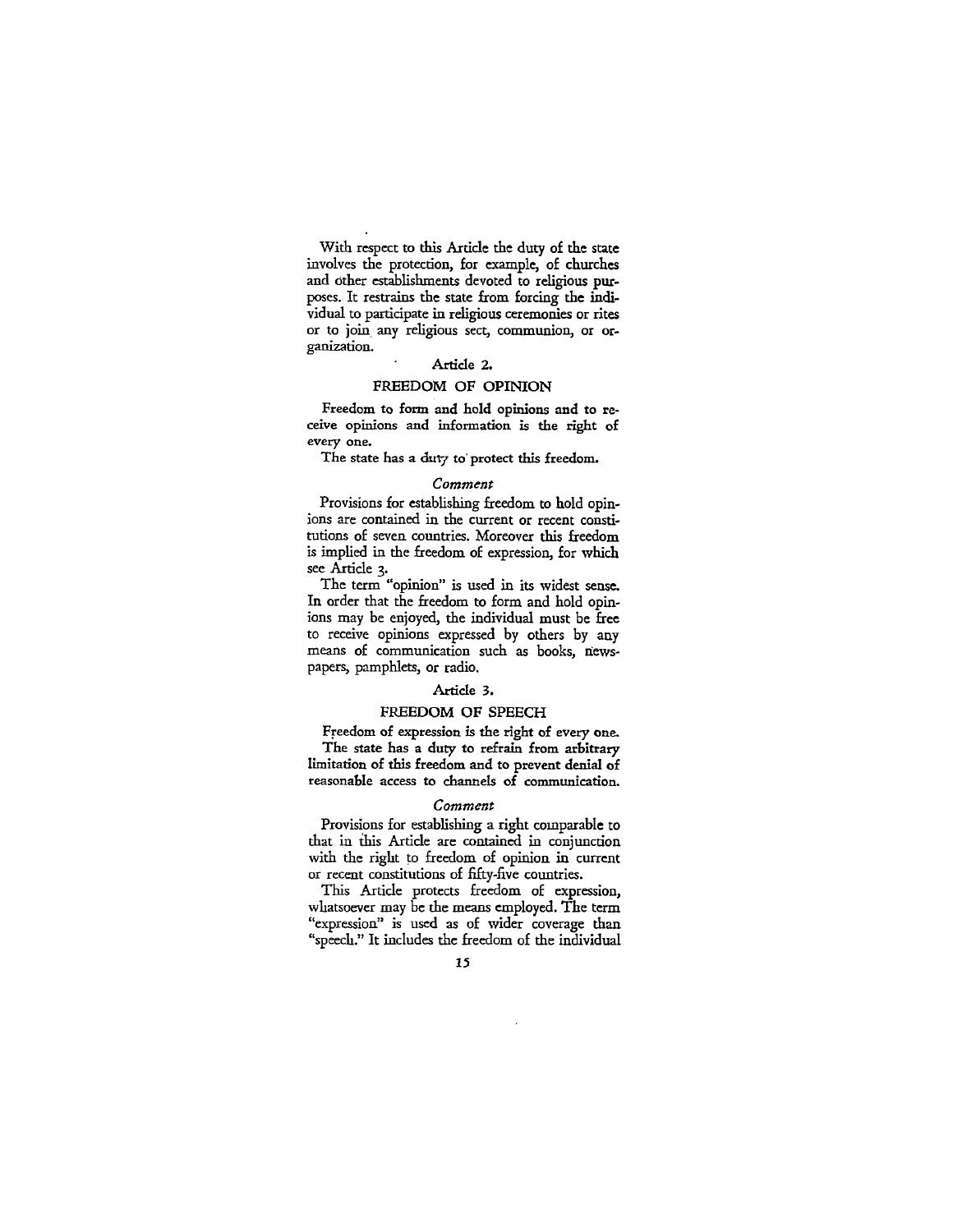to speak, write, use the graphic arts, the theatre, or any other art form to present his ideas. In this sense freedom of expression embraces the basic "freedom of the press" in its dassic meaning of the right of the individual to print and distribute his ideas.

In conjunction with Article 2, which protects the individual's right to receive information and opinions, this Article protects the freedom of the press as an institution for gathering and disseminating information and opinions.

The duty of the state "to refrain from arbitrary limitation on this freedom" restrains the state from the use of arbitrary censorship on expression in any of the forms listed above. The duty of the state "to prevent denial of reasonable access to channels of communication" means that if, through physical limitations or other circumstances, the ordinary channels-such as the mails, the telephone, the telegraph, the radio-are limited, the state where necessary must exercise its controlling or regulatory power to insure to the individual such opportunity of use as is practicable.

# Article 4.

# FREEDOM OF ASSEMBLY

Freedom to assemble peaceably with others is the right of every one.

The state has a duty to protect this freedom.

#### Comment

Provisions for establishing a right comparable to that in this Article are contained in the current or recent constitutions of forty-seven countries,

This Article protects assemblies for political, eco. nomic, religious, social, cultural and other purposes. It includes indoor and outdoor private and public meetings, as well as parades and processions. In the interests of public safety and convenience, a state may make requirements as to time and place of meetings. In the fulfilment of its duty the state may have to make provisions for police at meetings and against the breaking up of public meetings,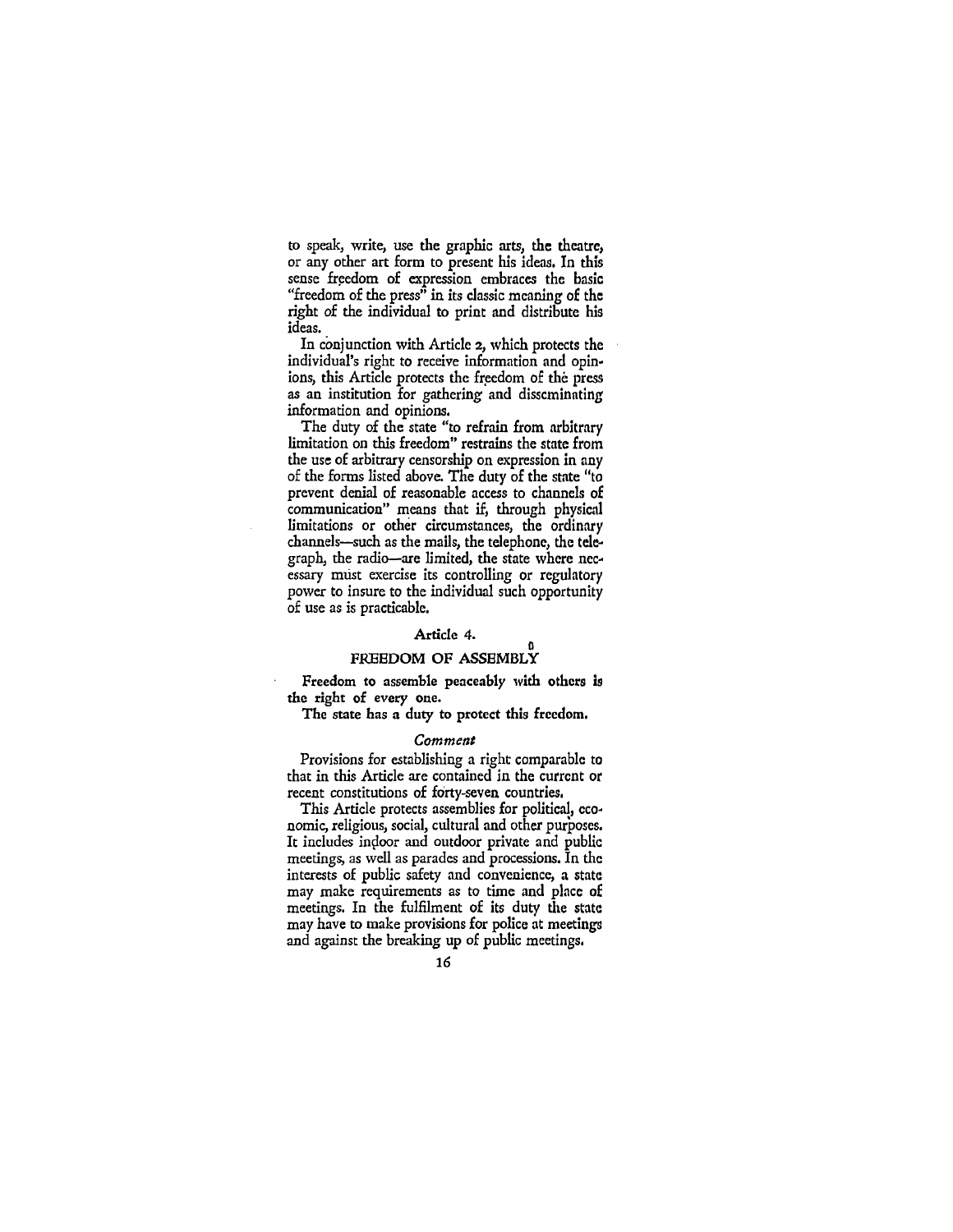# Article **5.**

# FREEDOM TO FORM ASSOCIATIONS

Freedom to form with others associations of a political, economic, religious, social, cultural, or any other character for purposes not inconsistent with these artides is the right of every one.

The state has a duty to protect this freedom.

#### *Comment*

Provisions for establishing a right comparable to that in this Article are contained in the current or recent constitutions of thirty-nine countries.

This Article recognizes man's fundamental instinct for and protects his vital need for group activity. It expresses the right to exercise in association with others the essential freedoms stated in the other articles and such other rights as are recognized by law.

Only such association as does not infringe the essential rights of others is "not inconsistent with these articles." Thus, political association that involves the attainment of ends by free elections and by the democratic principle of majority rule is protected, but political association that aims at totalitarianism and the destruction of the political rights of others is prohibited.

The state may prescribe reasonable requirements governing the establishment and supervision of associations. Thus it may require associations to be registered, to declare their purposes, and to register the names of their members and responsible officers.

# Article **6.**

#### FREEDOM FROM WRONGFUL INTERFERENCE

Freedom from unreasonable interference with his person, home, reputation, privacy, activities, and property is the right of every one.

The state has a duty to protect this freedom.

# *Comment*

Provisions for establishing elements of the right defined in this Article are contained in the current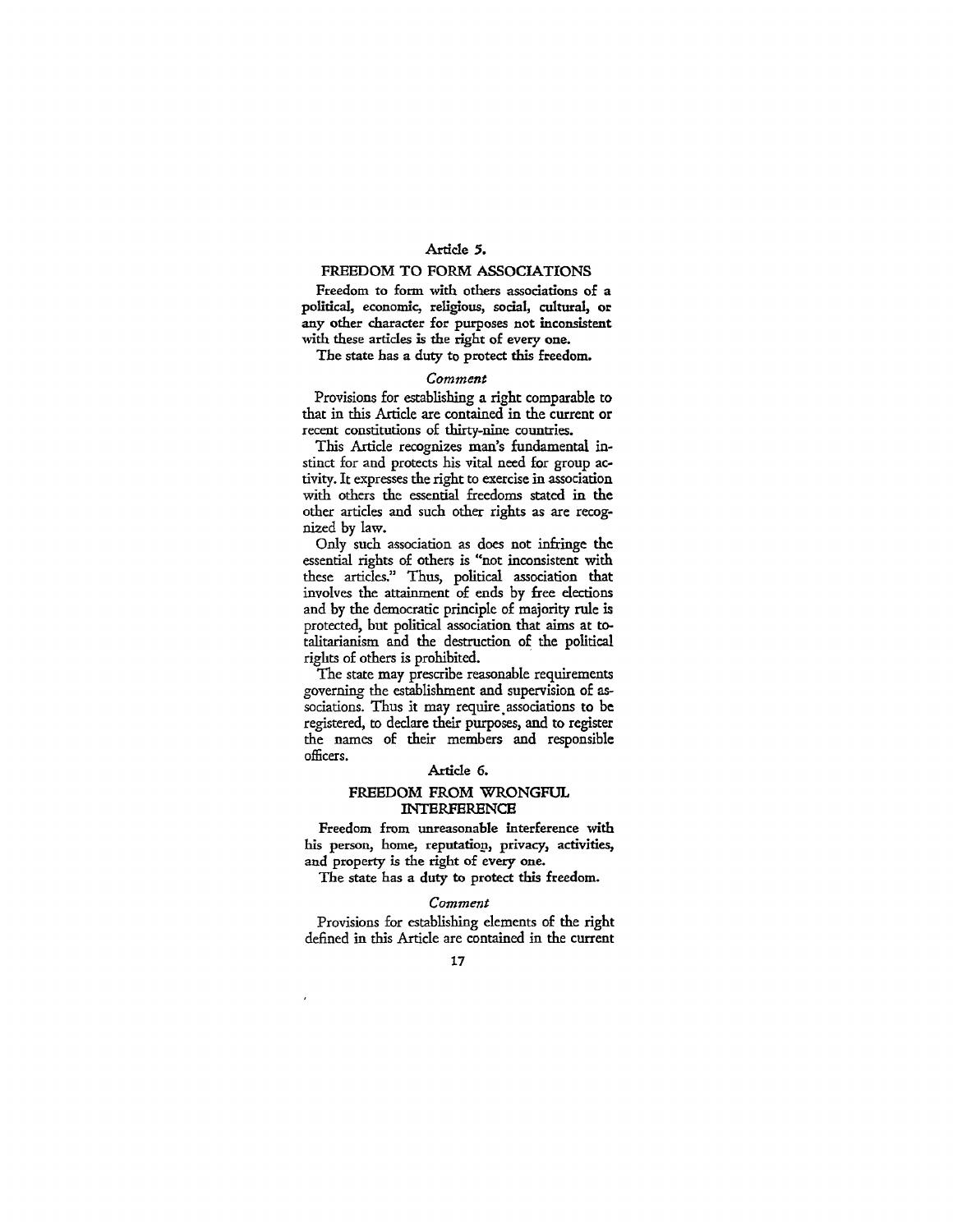or recent constitutions of forty-nine countries.

This Article imposes a duty upon the state to take measures to prevent the use of force and false. hoods by individuals or groups of individuals which would interfere with the safety, honor, and welfare of others. It sanctions and requires the state to **or**ganize such police force and to impose such criminal or civil liability or both, against the offenders, as may be necessary to give to the people within the borders of the state a reasonable degree of security against the aggressions and frauds of others.

# Article **7.**

# FAIR TRIAL

Every one has the right to have his criminal and civil liabilities and his rights determined without undue delay by fair public trial by **a** competent tribunal before which he has had opportunity for a full hearing.

The state has a duty to maintain adequate tribunals and procedures to make this right effective.

#### *Comment*

Provisions, in varying degrees of fullness, for establishing a right comparable to that in this Article are contained in the current or recent constitutions of fifty countries.

The Article states the basic requirements for orderly and just procedure not only for the protection of individuals against arbitrary action by'government or by public officials but also for the settlement of disputes among individuals themselves. It implies that in all matters which affect him, any human being is entitled to access to a competent tribunal and a procedure which will insure fairness of determination.

"Public trial" means that there shall be an opportunity for some members of the public to be present and that the proceedings can properly be reported by those who have witnessed them.

A "competent tribunal" is one which, whether a court or an administrative agency, is empowered by the law of the state to entertain an action,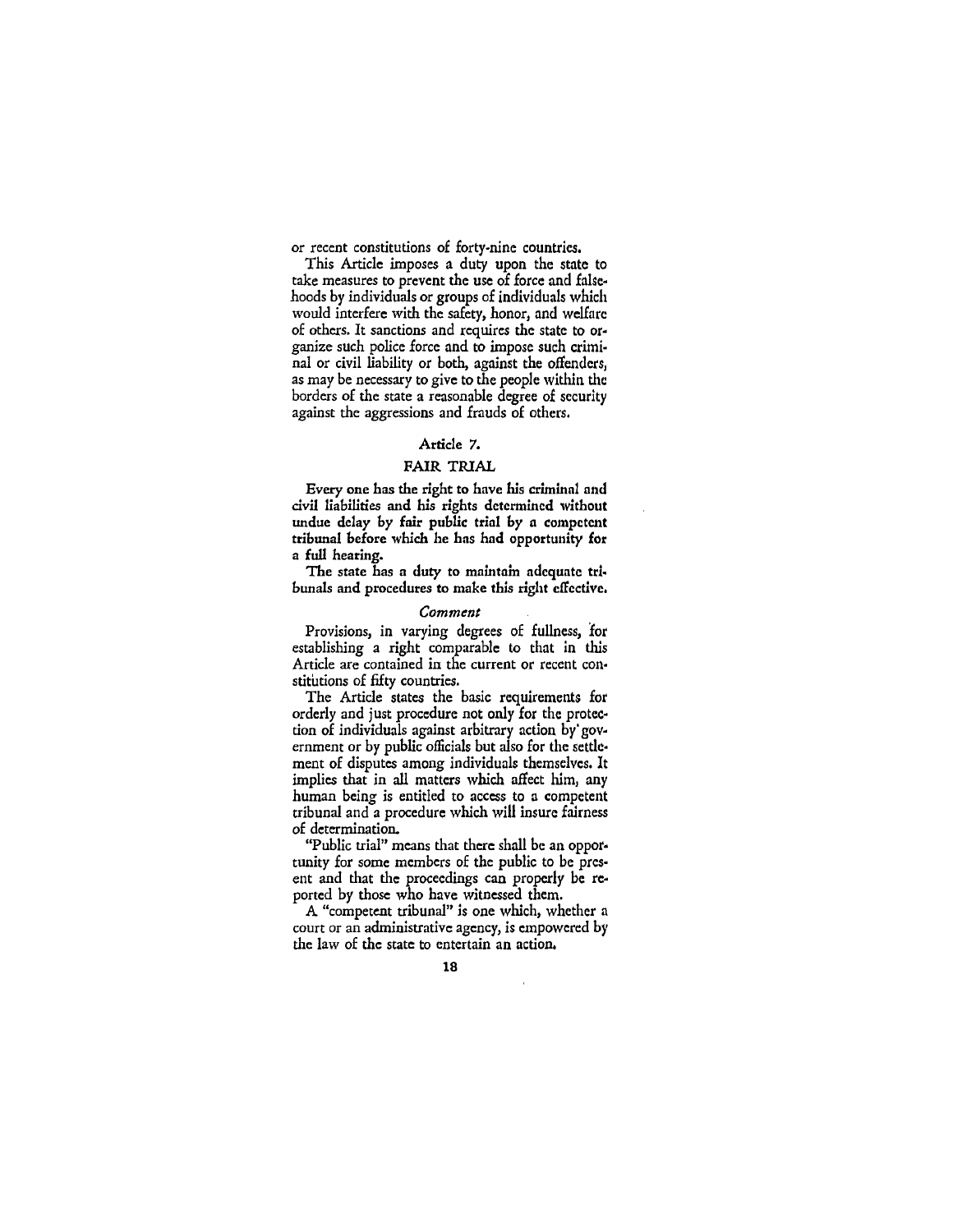The requirement of a "fair trial" provides protection against trial which, although public and before an otherwise competent tribunal, may proceed under such pressures that justice cannot be done. This would be true for example where public opinion is so hostile that a local tribunal would be unduly affected by the hostility, or where the tribunal itself, although competent, is unduly biased or has been corrupted. It also protects against improper methods of trial, as where rational procedures are not used or where obvious errors have led to an improper result. Customary trial procedures of civilized communities must be used as a standard to discover whether, in view of all the circumstances of the particular case, a fair trial is accorded. No displacement of traditional methods of punishment for contempt is intended.

 $\mathbf{Y} = \mathbf{X}^{-1}$ 

**Contractor** 

The requirement for a "full hearing" makes certain that the person whose rights or liabilities are being determined shall have a reasonable opportunity to present his side **of** the case. It does not mean that a hearing, formal or informal, must necessarily be had; it does mean that either party on demand may have one, the extent of which will depend upon the sound discretion of the tribunal. In a criminal proceeding, a "full hearing" implies that a person must be informed in advance of the charge against him, be permitted the assistance of counsel, and be given a reasonable time to prepare for the hearing.

# **Article 8.** FREEDOM FROM ARBITRARY **DETENTION**

**Every one who is** detained has **the right to im.** mediate judicial determination **of** the legality **of** his detention.

**The** state has a duty **to provide** adequate procedures **to** make this right effective.

## *Comment*

Provisions, in varying degrees of fullness, for establishing a right comparable to that in this Article are contained in the current or recent constitutions of thirty-four countries.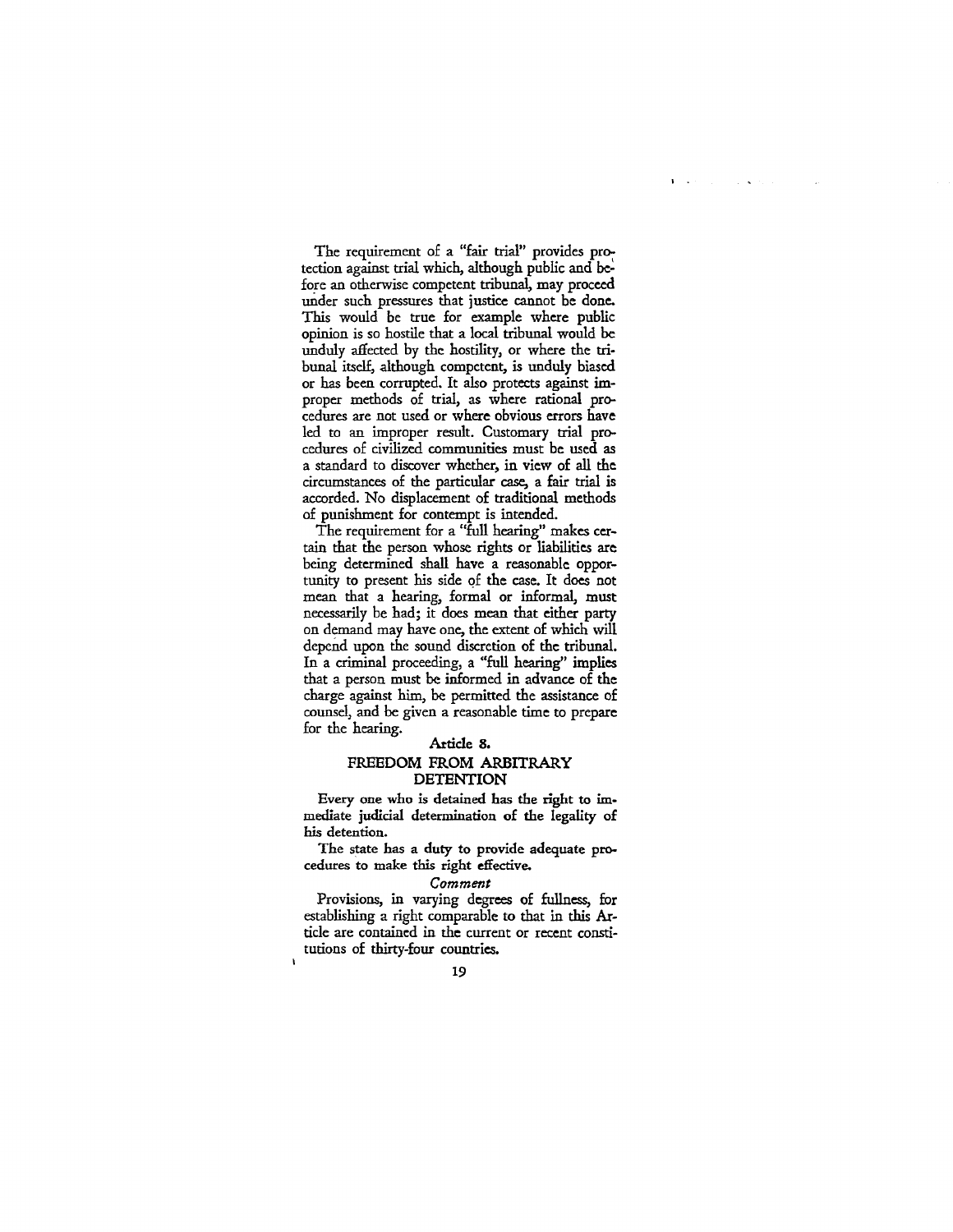This Article implies that no one can be detained except pursuant to law, and provides a check on arbitrary arrest as well as a release from unlawful detention.

"Immediate" determination means not only that he shall have access without delay to a competent tribunal but also that the tribunal shall promptly decide the question. Whatever the character of the tribunal may be, it is indispensable that the determination be "judicial" in the sense of the judicial tradition of responsibility, independence, and impartiality.

The statement of the right does not include a statement of the grounds on which a person may be taken into custody and held for trial; that will depend upon the laws and legal system in the particular state.

#### Article 9.

#### RETROACTIVE LAWS

No one shall be convicted of crime except for violation of a law in effect at the time of the commission of the act charged as an offense, nor be subjected to a penalty greater than that applicable at the time of the commission of the offense.

# Comment

Provisions, in varying degrees of fullness, for establishing a right comparable to that in this Article are contained in the current or recent constitutions of thirty countries

This Article assumes that the law has defined certain acts or omissions to be crimes with suflicient particularity so that the definition can be used as a standard to determine guilt. The Article prohibits *ex post facto* or retroactive laws.

#### Article **10.**

#### PROPERTY RIGHTS

Every one has the right to own property under general law. The state shall not deprive any one of his property except for a public purpose and with just compensation.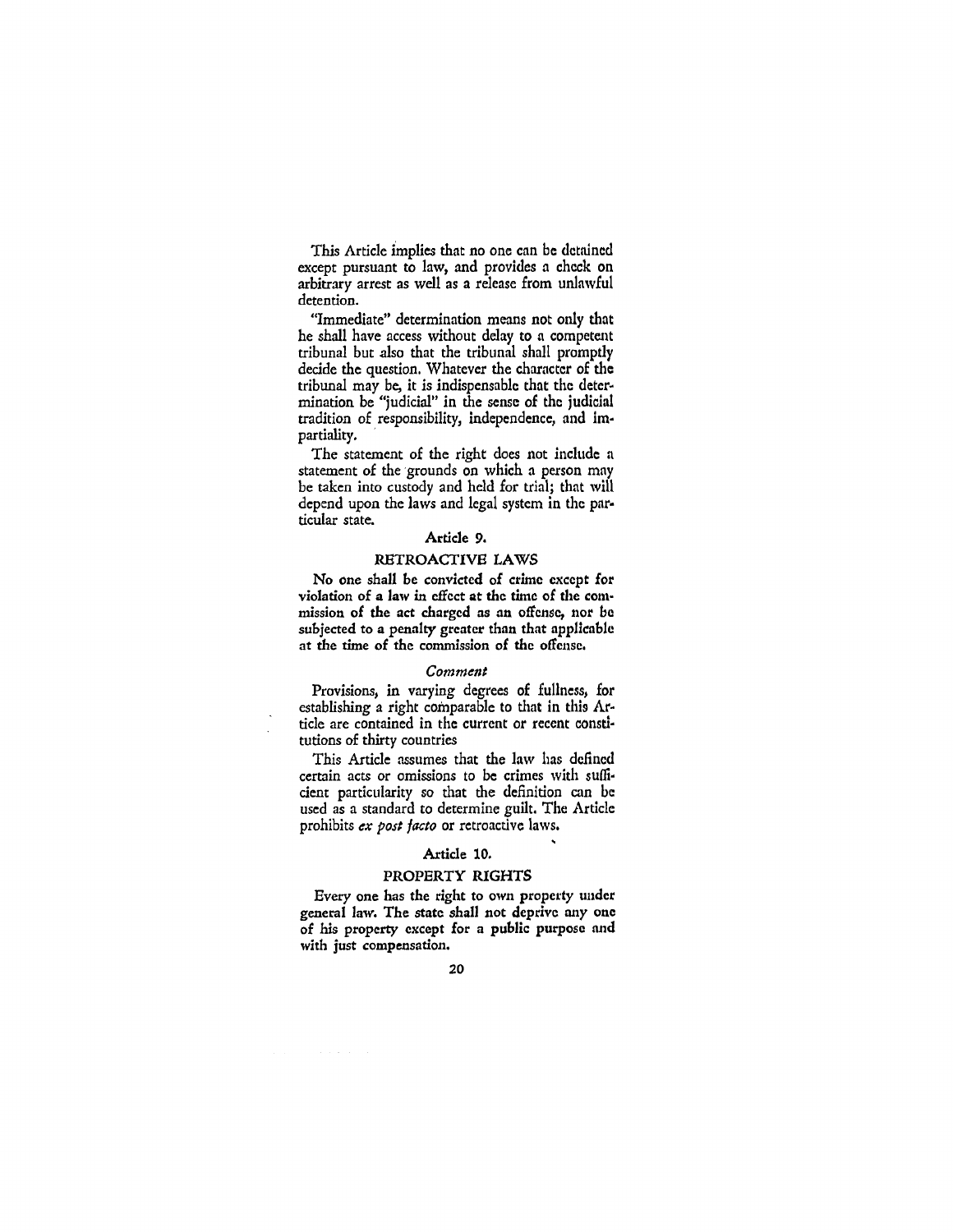#### *Comment*

Provisions in varying degrees of fullness for establishing a right comparable to that in this article are contained in the current or recent constitutions of **fifty** countries.

This Article recognizes that to be free, man must have the right to acquire, use, and dispose of a large variety of things. It would violate the Article for the state to curtail unreasonably, in view of conditions existing at any given time, the number and variety of things which could be the subject of private ownership.

The second sentence preserves the protections traditionally granted to rights in specific property in connection with the state's exercise of its power of eminent domain.

## Article **11.**

#### EDUCATION

Every one has the right to education.

The state has a duty to require that every child within its jurisdiction receive education of the primary standard; to maintain or insure that there are maintained facilities for such education which are adequate and free; and to promote the development of fadlities for further education which are adequate and effectively available to all **its** residents.

#### *Comment*

Provisions, in varying degrees of fullness, for establishing a right comparable to that in this Article are contained in the current or recent constitutions of forty countries.

This Article makes primary education compulsory for "every child" within the jurisdiction of a state. The age limits within which the individual is to be considered a "child" are left to reasonable interpretation in the light of local physiological and other conditions. Existing constitutions usually fix the lower limits at six or seven, and the upper limits variously at twelve, fourteen, sixteen, and eighteen. The Article does not make attendance at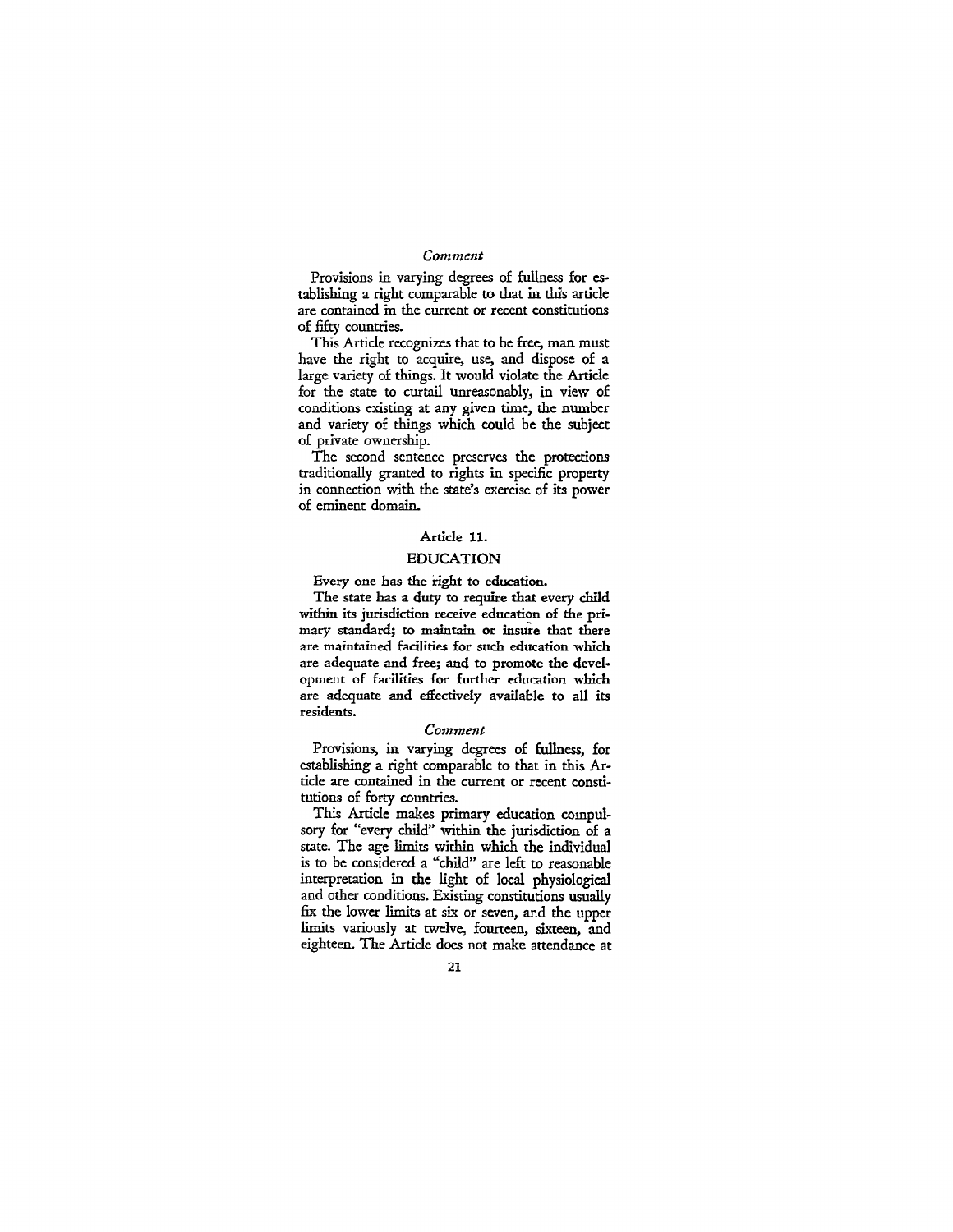school compulsory although the great majority of children will be able to meet the requirements only **by** attendance at a public or private school.

The phrase "to maintain or insure that there are maintained facilities for such (primary) education which **are** adequate and free" does not prohibit **ed**ucation at home and permits special arrangements necessary to meet special conditions, as for the mentally and physically incapacitated. The **ex**pression "adequate and free" does not prohibit private schools from charging tuition or *other fees,* It does, however, impose upon the state the duty of insuring that there are maintained schools **tt** which each child has the opportunity to receive a primary education free.

The Article does not prescribe the extent to which schools and other educational facilities for "further education" may be provided by the state or **by** churches, endowed institutions, or other voluntary bodies; the nature of the public control, if any, exercised over privately provided schools; the conditions under which privately provided schools may receive financial assistance from the state; or the status of universities. It does impose on the state the responsibility of insuring that adequate educational facilities are provided by either public or private action, a responsibility which would include the duty of providing such facilities itself whenever they are not effectively provided in some other manner. Thus the Article, while affirming the, responsibility of the state, allows unlimited variety in the means by which the responsibility is discharged.

The phrase "to promote the development of facilities" recognizes the inevitability of gradualness in the implementation of the right to education; the interpretation of the phrase "adequate and effectively available" will vary with local conditions from either a quantitative or qualitative standpoint. Facilities adequate at one stage of social and **eco**nomic development will cease to be adequate as further progress becomes possible.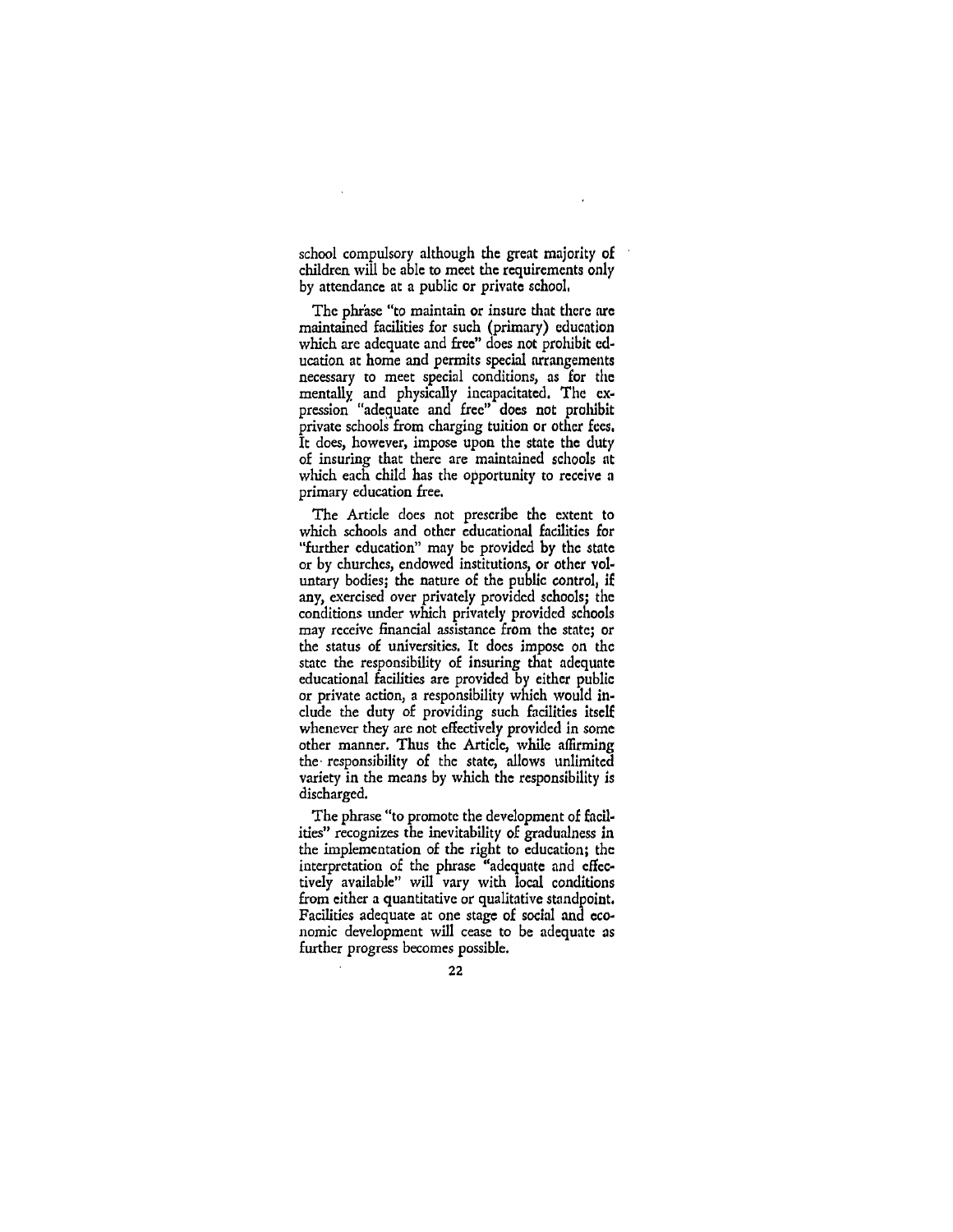# Article 12.

# WORK

Every one has the right to work.

The state has a duty to take such measures as may be necessary to insure that all its residents have an opportunity for useful work.

#### *Comment*

Provisions for establishing this right are contained in current or recent constitutions of nine countries.

This Article does not require the state to furnish work to the individual unless private enterprise fails to provide him the opportunity to work and unless he has no opportunity to earn a living as an independent worker, for example, an artisan, farmer, shop-keeper, or member of a profession.

The phrase "useful work" excludes mere relief work which has no positive social value from being regarded as an adequate fulfillment of the duty of the state.

#### Article 13.

#### CONDITIONS OF WORK

Every one has the right to reasonable conditions of work.

The state has a duty to take such measures as may be necessary to insure reasonable wages, hours, and other conditions of work.

#### *Comment*

Provisions for establishing a right comparable to that in this Article are found in the current or recent constitutions of eighteen countries. Comprehensive international labor standards have been evolved by representatives of governments, management and labor at the annual meetings of the International Labor Conference and are contained in the **67** international Conventions and 66 Recommendations embodied in the International Labor Code.

This Article applies particularly, though not exclusively, to persons employed by others. Standards to determine what are "reasonable wages, hours, and other conditions" necessarily depend on pre-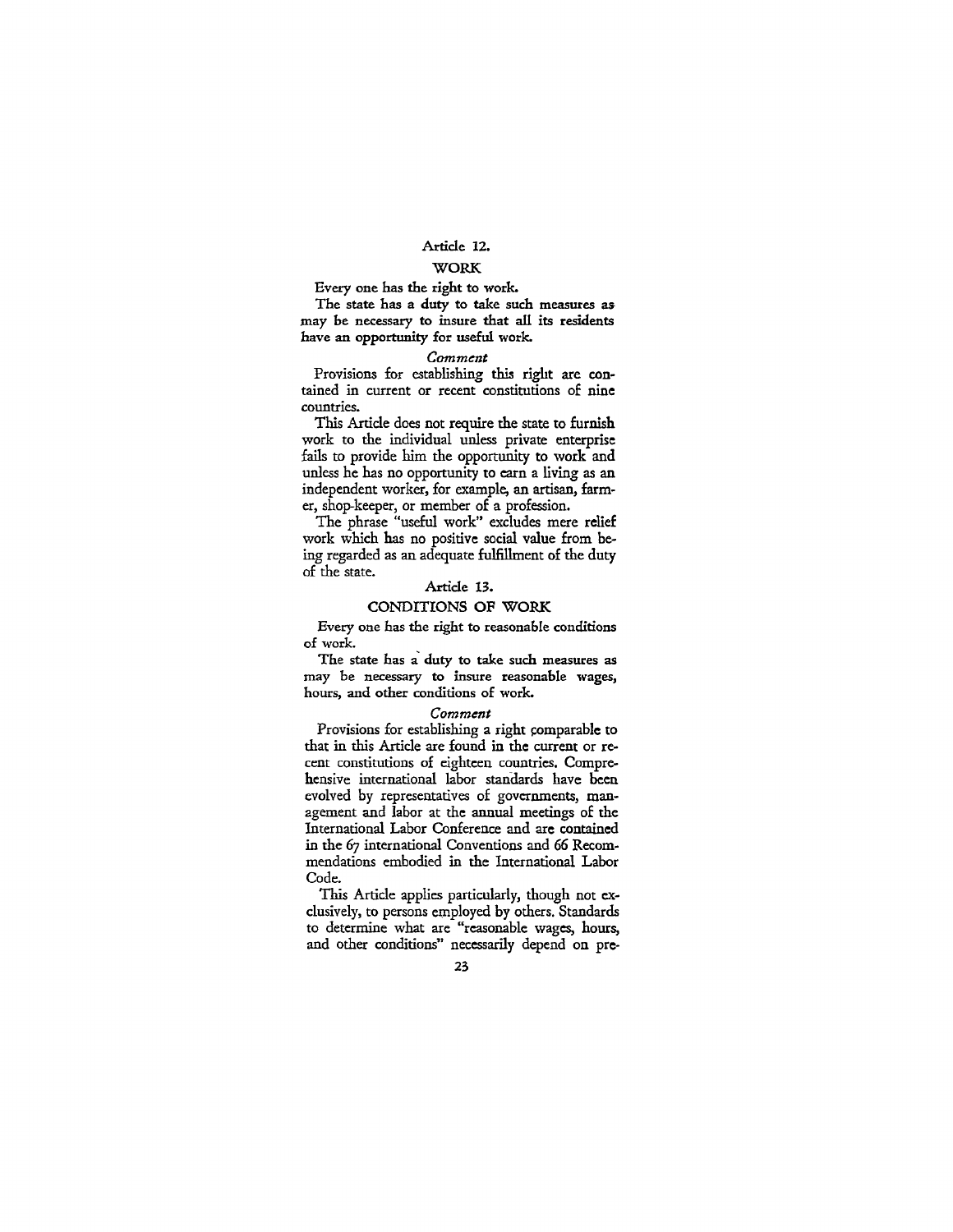vailing economic conditions. Wages to an adult insufficient to maintain a family of average **size** at a level essential to health as determined **by** objective statistical studies are not reasonable.

The phrase "other conditions of work" includes such matters as rest periods, holidays, and protection against accident and disease incidental to the work.

# Article **14.**

#### FOOD **AND** HOUSING

Every one has the right to adequate food and housing.

The state has a duty to take such measures as may be necessary to insure that all its residents have an opportunity to obtain these essentials.

#### *Comment*

Food has not been dealt with in constitutional **in**struments hitherto. Nutrition policies have developed very rapidly since 1936. The United Nations Conference on Food and Nutrition, at which 44 States were represented, recommended that governments should recognize and embody in a formal declaration or agreement their obligation to their respective peoples and to one another to raise levels of nutrition and standards of living, to **im**prove the efficiency of agricultural production and distribution, and to cooperate, so far as may be possible, with other nations for the achievement of these ends. An Interim Commission of representatives of 44 nations, meeting at Washington, **D.C.,** has been entrusted with the preparation of a plan for a permanent international organization for the furtherance of these objects.

The current or recent constitutional instruments of eleven countries state or imply a right to **ade**quate housing.

This Article insures the individual the "opportunity to obtain" food and housing. The state is not required to provide food or housing unless the **in**dividual cannot under existing conditions obtain them by his own efforts.

It may be sufficient for the state to protect its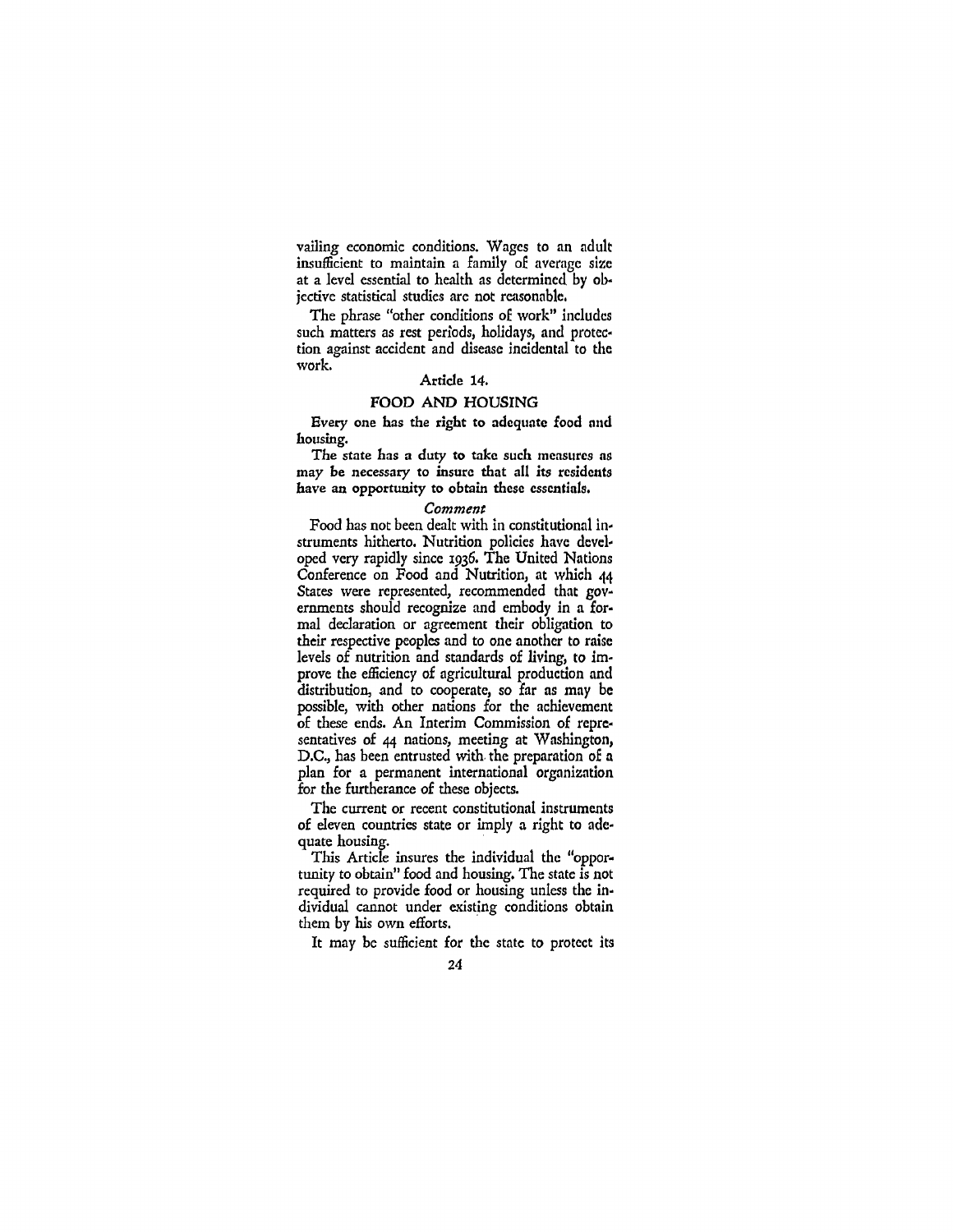residents against diseased or unwholesome food and to insure a continuous flow of food at prices within his reach. With respect to housing, it may be sufficient for the state by the exercise of its regulatory power to insure that adequate housing shall be available at prices within the reach of all its residents.

What is "adequate food and housing" must be determined at any given time in the light of developing knowledge and of the material and technical resources within a country. Like Article **ii** on education, this Article recognizes the inevitability of gradualness in the implementation of the right to adequate food and housing.

Should conditions make it physically impossible for the time being for an individual to be insured or supplied with adequate food and housing, he would be entitled only to what is reasonable under the circumstances.

#### Artide **15.**

# **SOCIAL SECURITY**

**Every one** has **the** right **to** social security.

The state has a duty to maintain or insure that there are maintained comprehensive arrangements for the promotion of health, for the prevention of **sickness and accident, and for the provision of** medical care and of compensation for loss of livelihood.

#### *Comment*

Provisions concerning social security are contained, generally in the form of provisions concerning social insurance, in the current or recent constitutions of twenty-seven countries. A further precedent for the provisions of this Article is afforded by the Declaration of Santiago de Chile, 1942, adopted by representatives of the twenty-one American Republics and of Canada at an official conference organized by cooperation between the Chilean Government and the International Organization.

The duties imposed upon the state by this Article are to see that resources of society are organized: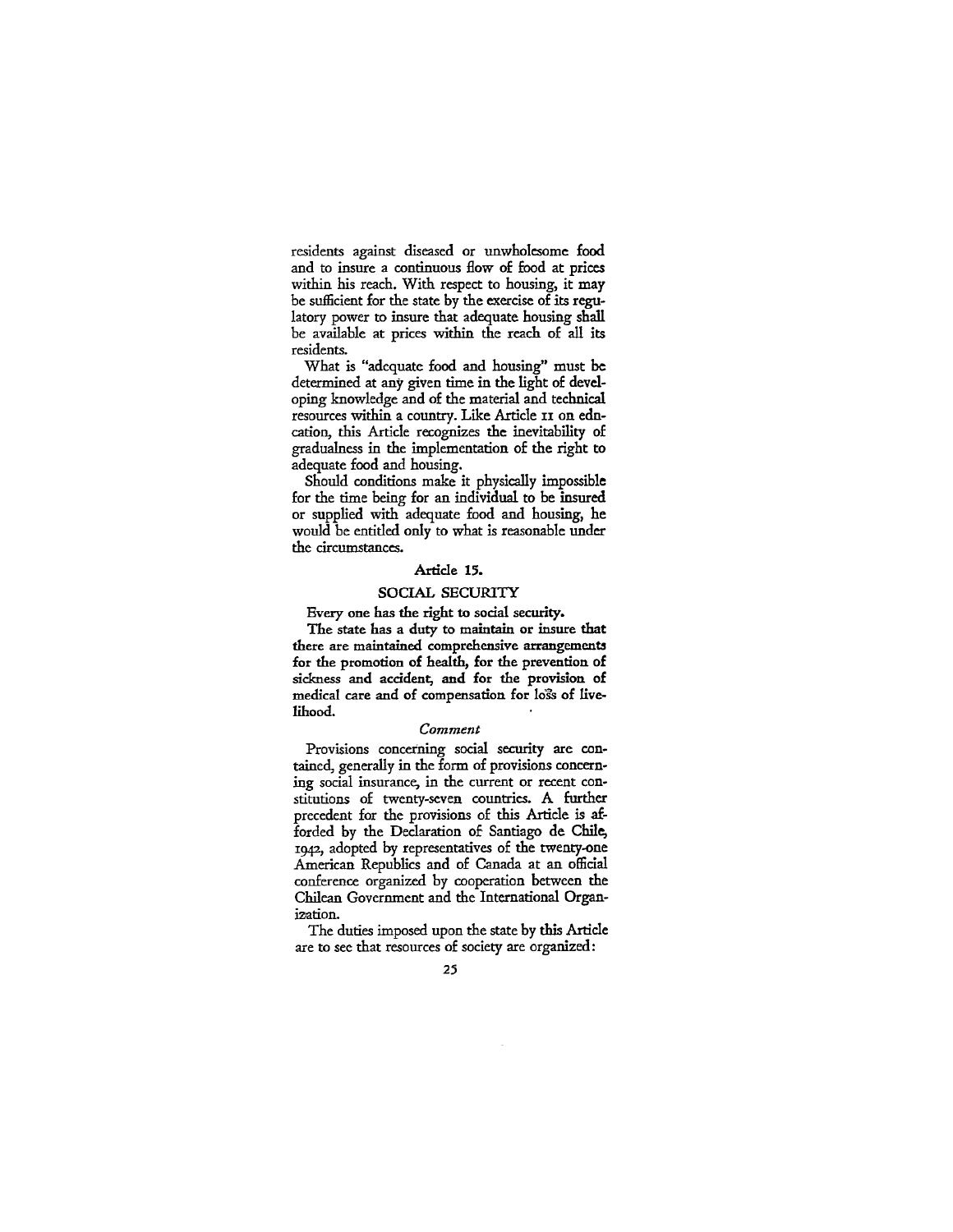- **(i)** to raise standards of health
- **(2)** to prevent sickness and accident
- **(3)** to provide medical care wherever needed, including maternity cases
- **(4)** to provide for the financial support of persons deprived of earnings who lack means of livelihood, including the involuntarily unemployed and their dependents, the aged, widows and orphans.

The wording of the Article leaves full scope to private initiative, in countries where this is considered desirable, to accept as much of the responsibility as it can and will. The Article allows diversity of types of organization and of standards of protection provided the essential right stated in the Article is reasonably secured.

#### Article **16.**

# PARTICIPATION IN **GOVERNMENT**

Every one has the right to take part in the government of his state.

The state has a duty to conform to the will of the people as manifested **by** democratic elections.

#### *Comment*

The right stated in this Article is embodied in the constitutions of all countries having a democratic constitutional form of government. All such constitutions provide for an elected representative body to determine national policies.

This Article requires the government of the state to be a government of the people, by the people, for the people. It defines one procedure as indispensable to secure such government, namely "democratic elections." Except for requiring this procedure, the Article leaves the state free to mold its political order in conformity with such standards, techniques, or institutions as may correspond with its national traditions and requirements. Every known variety of democratic government satisfies the requirements of this Article. No authoritarian or dictatorial form of government does satisfy them.

"The right to take part in the government" in-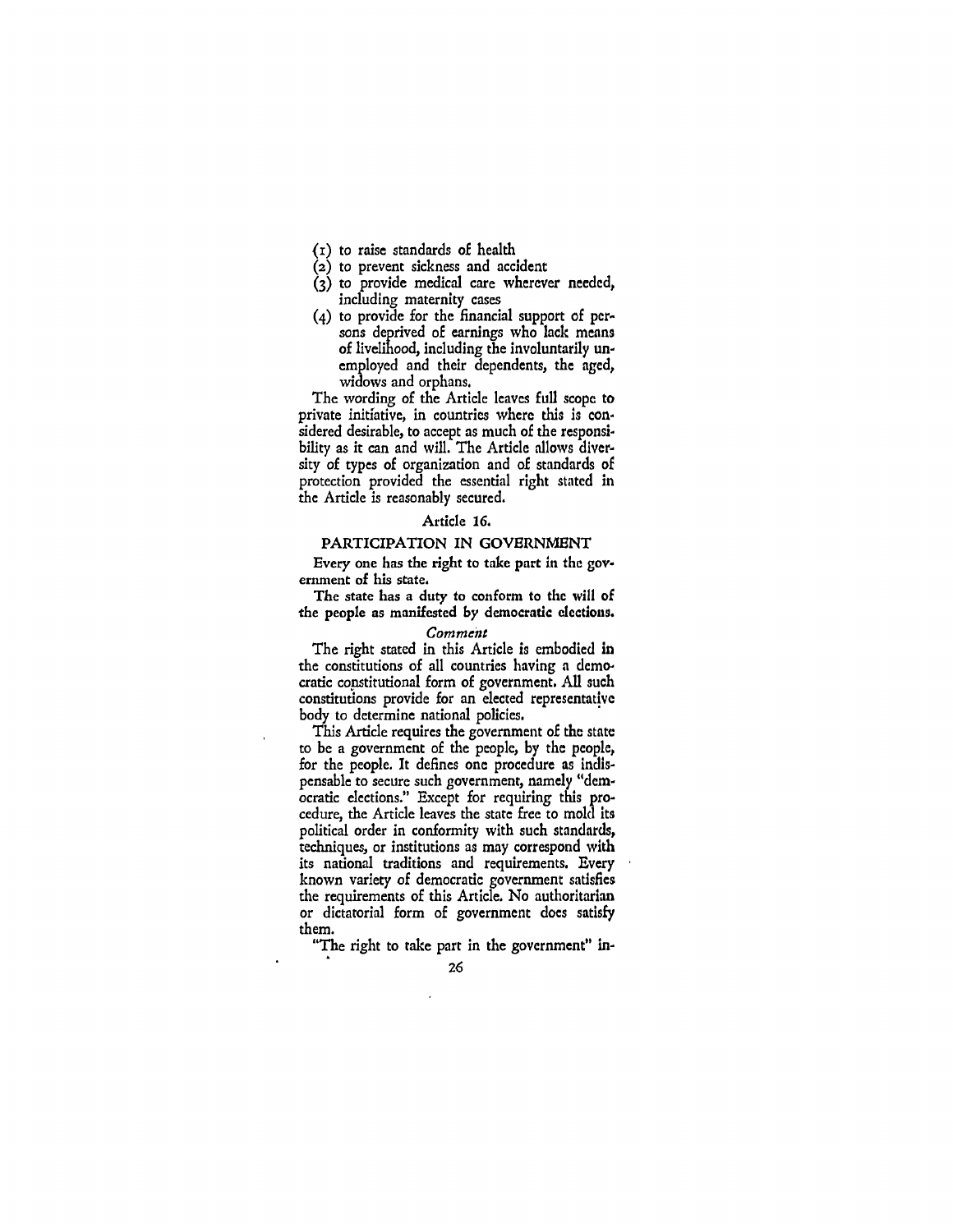cludes specifically the right to vote in "democratic elections" and by implication the right to be a candidate for and to hold office. The exercise of the right is, therefore, limited to "his state"-the state of which the individual is a citizen. However, the experience of all organized communities and particularly of free self-governing communities shows that the right to take part in government includes the right to express support of and opposition to office holders and policies, and to form political associations. These rights are guaranteed by Artides 3 and 5 to every one, alien as well as citizen. The use of the word "his' state in this Article does not by implication deny these rights to any one.

"Democratic elections" means electoral procedures and practices that guarantee the honest translation of "the will of the people" into representative institutions. Since the will of the people changes and evolves, elections must be recurrent. The specification of elections does not exclude the use of supplementary means of determining the will of the people such as the initiative, recall and referendum, town meetings, and popular polls.

# **Article 17.**

## **EQUAL** PROTECTION

Every one has the right to protection against arbitrary discrimination in the provisions and application of the law because of race, religion, sex, or any other reason.

#### *Comment*

Provisions for establishing a right comparable to that in this Article are contained in the current or recent constitutions of forty-seven countries.

This Article protects the right of every one to equal treatment by the state. The protection from "arbitrary discrimination" applies to the substantive provisions of the law and also to their administration by executive or judicial authority. The Article accomplishes what is partially achieved in the United States Constitution by the statement that no person shall be denied "the equal protection of the laws."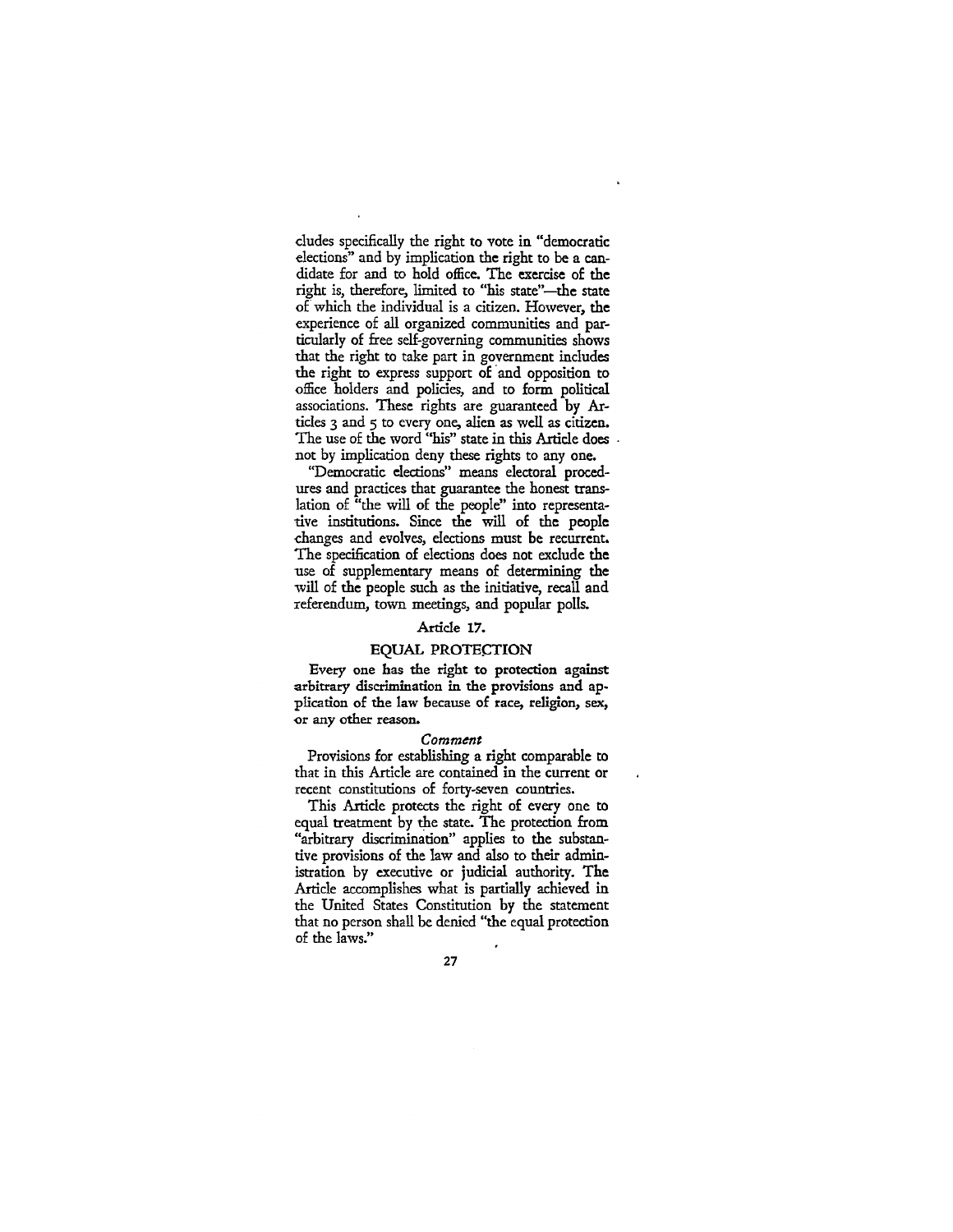The determination of what is "arbitrary discrimination" depends to some extent on the national traditions and the sense of justice of the public in the particular country. Barring an individual or group from the exercise of any right stated in the preceding articles on the grounds of who they arc (e.g. women, negroes, Catholics) as distinguished from what they have done (e.g. criminals or mental incompetents), would constitute "arbitrary discrimination."

#### Article 18.

# **LIMITATIONS** ON EXERCISE OF RIGHTS

.In the exercise **of** his rights every one is limited by the rights of others and **by** the just rcquirements of the democratic state.

#### *Comment*

No general article in this form is contained in existing constitutions. Limitations on the exercise of rights are included in the statement of each right in practically all constitutions except that of the United States. The limitations on all rights granted in the preceding articles are expressed in this supplementary Article.

The Article forbids any person from abusing his rights, whether because of hereditary status, official position, economic power, or other condition.

The Article recognizes the general relativity of rights. Any right can be abused by so exercising it that it deprives another individual or the state of important rights. Thus, freedom of religion does not permit practices such as human sacrifice, nor in countries where the prevailing standards profoundly disapprove, of practices such as polygamy. Freedom of speech does not forbid the state from adopting reasonable laws forbidding libel and slander; nor does it permit blasphemy or utterances tending to promote panic, mob violence, insurrection, or war. The organization of parties seeking to establish a dictatorship is not consistent with freedom of assembly or association because it would tend to destroy the rights of others.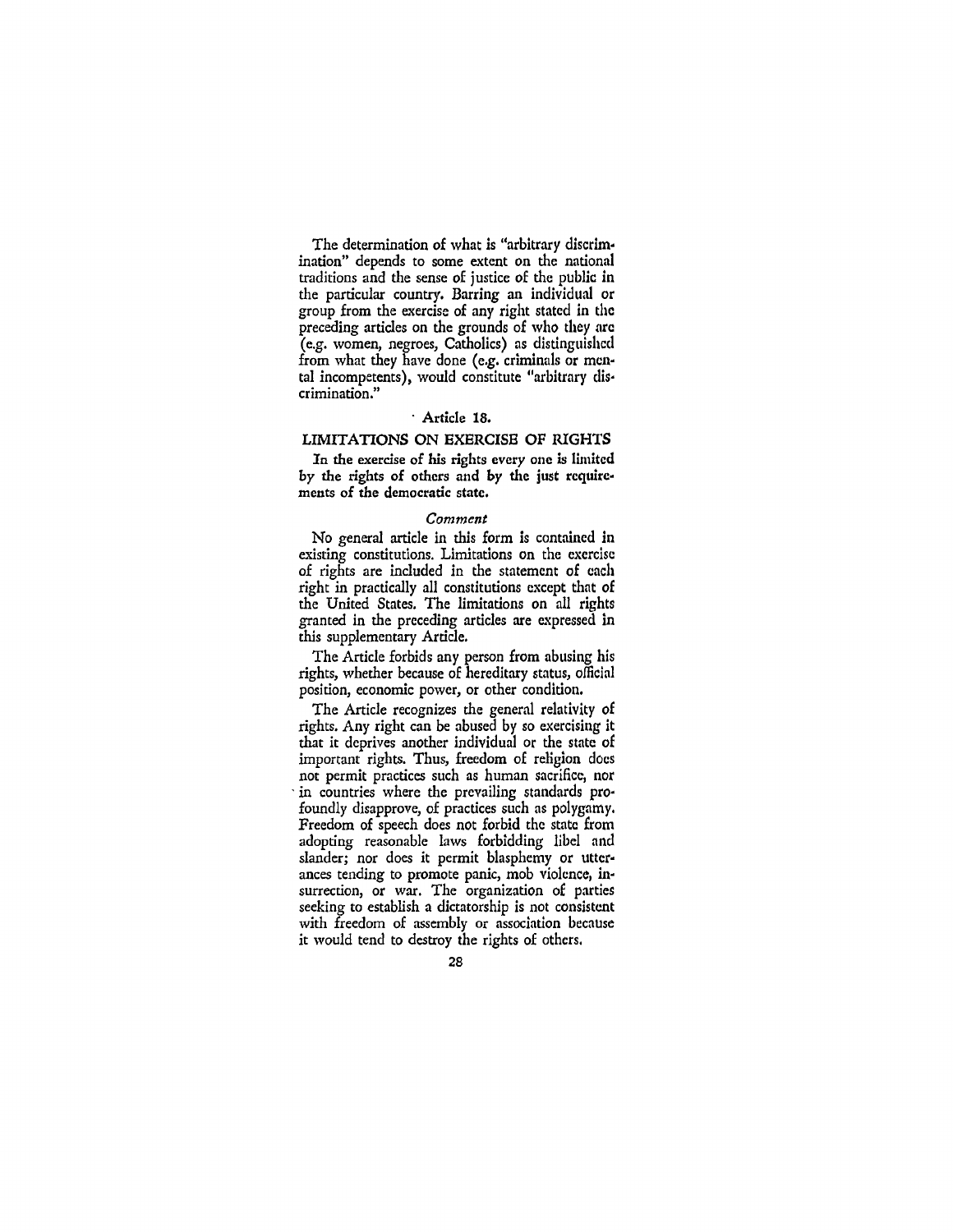# Appendix

# THE BILL OF RIGHTS IN THE CONSTITUTION OF THE **UNITED STATES**

In order that the Statement of Essential Human Rights may be compared with the individual rights guaranteed **by** the Constitution of the United States, the first ten amendments to the Constitution and all or the pertinent sections of the 13th, 14th, 15th and 19th amendments as well as sections from the body of the Constitution are here reproduced.

ARTICLE **I.** Congress shall make no law respecting an establishment of religion, or, prohibiting the free exercise thereof; or abridging the freedom of speech or of the press; or the right of the people peaceably to assemble and to petition the Government for a redress of grievances.

ARTICLE **11.** A well regulated militia being necessary to the security of a free State, the right of the people to keep and bear arms shall not be infringed.

ARTICLE **Ill.** No soldier shall, in time of peace, be quartered in any house without the consent of the owner, nor in time of war but in a manner to be prescribed by law.

ARTICLE IV. The right of the people to be secure in their persons, houses, papers, and effects, against unreasonable searches and seizures, shall not be violated, and no warrants shall issue but upon probable cause, supported by oath or affirmation, and particularly describing the place to be searched, and the persons or things to be seized.

ARTICLE V. No person shall be held to answer for a capital or otherwise infamous crime unless on a presentmeat or indictment of a Grand Jury, except in cases arising in the land or naval forces, or in the militia, when in actual service, in time of war or public danger; nor shall any person be subject for the same offence to be twice put in jeopardy of life or limb; nor shall be compelled in any criminal case to be a witness against himself, nor be deprived of life, liberty, or property, without due process of law; nor shall private property be taken for public use without just compensation.

ARTICLE VI. In **all** criminal prosecutions, the accused shall enjoy the right to a speedy and public trial, by an impartial jury of the State and district wherein the crime shall have been committed, which district shall have been previously ascertained by law, and to be informed of the nature and cause of the accusation; to be confronted with the witnesses against him; to have compulsory process for obtaining witnesses in his favor, and to have the assistance of counsel for his defence.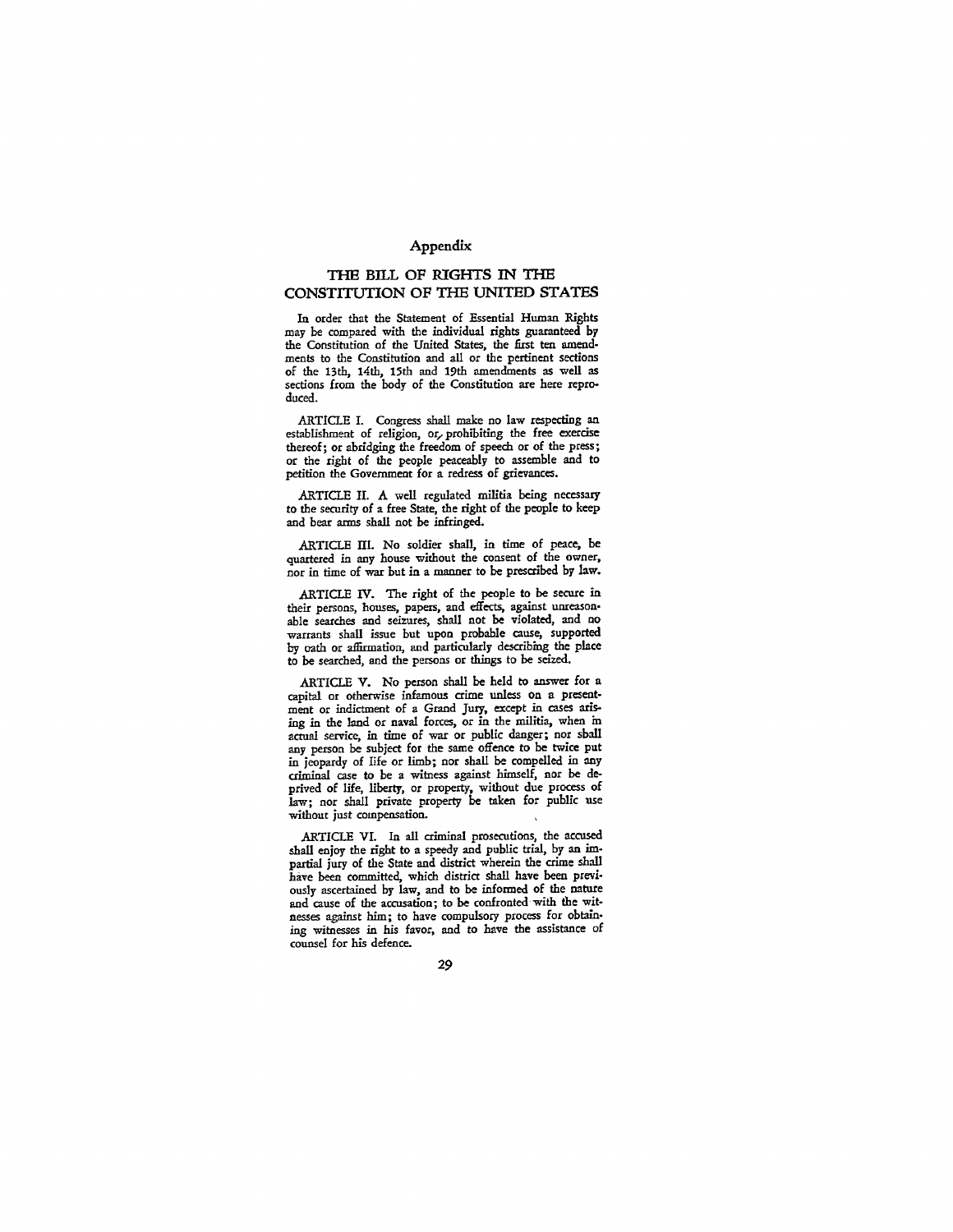ARTICLE **VII.** In suits at common law, where the value in controversy shall exceed twenty dollars, the right of trial **by** jury shall be preserved, and no fact tried by **a** jury shall be otherwise re-examined **in** any court of the United States, than according to the rules of the common law.

ARTICLE VIII. Excessive bail shall not be required, nor excessive fines imposed, nor cruel and unusual punishments inflicted.

ARTICLE IX. The enumeration in the Constitution of certain rights shall not be construed to deny or disparage others retained by the people.

ARTICLE X. The powers not **delegated** to the United States **by** the Constitution, nor prohibited **by** it to the States, are reserved to the States respectively, or to the people.

ARTICLE XIII. Section **1.** Neither slavery nor Invol. untary servitude, except as a punishment for crime whereof the party shall have been duly convicted, shall exist within the United States, or any place subject to their jurisdiction. Section **2.** 'Congress shall have power

to enforce this article by appropriate legislation.

ARTICLE XIV. Section 1. . . . No State shall make<br>or enforce any law which shall abridge the privileges or immunities of citizens of the United States; nor shall any State deprive any person of life, liberty, or property without due process of law, nor deny to any person within its jurisdiction the equal protection of the laws, **..........** Section **5.** The Congress shall have

power to enforce **by** appropriate legislation the provisions of this artde.

ARTICLE XV. Section **1.** The right of the citizens of the United States to vote shall not **be** denied or abridged by the United States or **by** any State on account of race, color, **or** previous condition of servitude.

Section 2. The Congress shall have power to enforce the provisions of this article by appropriate legislation.

ARTICLE XIX. Section **1.** The right of citizens of the United States to vote shall not be denied or abridged **by** the United States or **by** any State **oi** account of sex, Section 2. Congress shall have power,

**by** appropriate legislation, to enforce the provisions of this article.

While most of the specific protections of Individual rights are found in the amendments, the Constitution proper con tains the following important protections:

ARTICLE **I.** Section **9-2.** The privilege of the writ